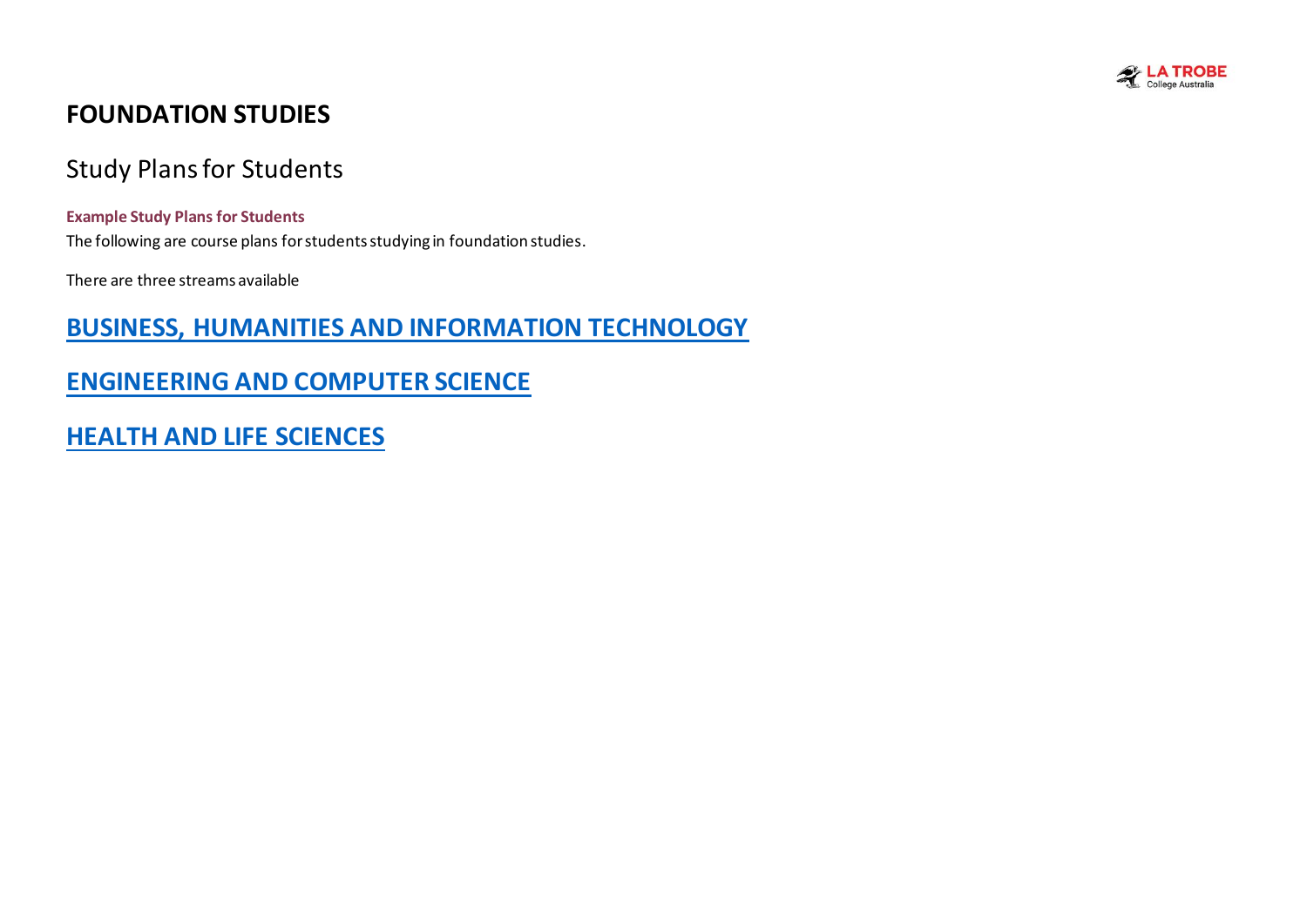

# **FOUNDATION STUDIES - BUSINESS, HUMANITIES AND INFORMATION TECHNOLOGY STREAM**

# Study Plans for Students

### **Example Study Plans for Students**

The following is a course plan for students studying in the Foundation Studies Business, Humanities and Information technology Stream

|                   | <b>FOUNDATION STUDIES - BUSINESS, HUMANITIES AND INFORMATION TECHNOLOGY</b>                                                                           |                                                               |                          |                 |                     |                    |          |
|-------------------|-------------------------------------------------------------------------------------------------------------------------------------------------------|---------------------------------------------------------------|--------------------------|-----------------|---------------------|--------------------|----------|
|                   | To complete Foundation Studies you need to pass 4 Trimester 1 subjects, Independent learning 1 and 4 Trimester 2 subjects and Independent Learning 2. |                                                               |                          |                 |                     |                    |          |
|                   | Any students wanting Bachelor of Business or similar degrees should select Accounting.                                                                |                                                               |                          |                 |                     |                    |          |
|                   |                                                                                                                                                       | Students must enrol in either all Class 1 or all Class 2 only |                          |                 |                     |                    |          |
|                   |                                                                                                                                                       | You choose your subjects based on the stream you are doing.   |                          |                 |                     |                    |          |
|                   | Stage 1                                                                                                                                               | <b>LFS00AS1</b>                                               | LFS00EM1                 | <b>LFS00IN1</b> | LFS00AC1            | <b>LFS00EC1</b>    |          |
|                   |                                                                                                                                                       | (Core)                                                        | (Core)                   | (Required)      |                     |                    |          |
| <b>Two</b>        |                                                                                                                                                       | Academic                                                      | <b>Essential Maths 1</b> | Independent     | <b>Accounting 1</b> | <b>Economics 1</b> |          |
| <b>Trimesters</b> |                                                                                                                                                       | Communication                                                 |                          | Learning 1      |                     |                    |          |
|                   |                                                                                                                                                       | $\overline{1}$                                                |                          |                 |                     |                    |          |
|                   | Stage 2                                                                                                                                               | <b>LFS00AS2</b>                                               | FS00EM2                  | LFS00IN2        | LFS00AC2            | LFS00EC2           | LFS00MD2 |
|                   |                                                                                                                                                       | (Core)                                                        | (Core)                   | (Required)      |                     |                    |          |
|                   |                                                                                                                                                       | Academic                                                      | <b>Essential Maths 2</b> | Independent     | <b>Accounting 2</b> | <b>Economics 2</b> | Media 2  |
|                   |                                                                                                                                                       | Communication                                                 |                          | Learning 2      |                     |                    |          |
|                   |                                                                                                                                                       | $\overline{2}$                                                |                          |                 |                     |                    |          |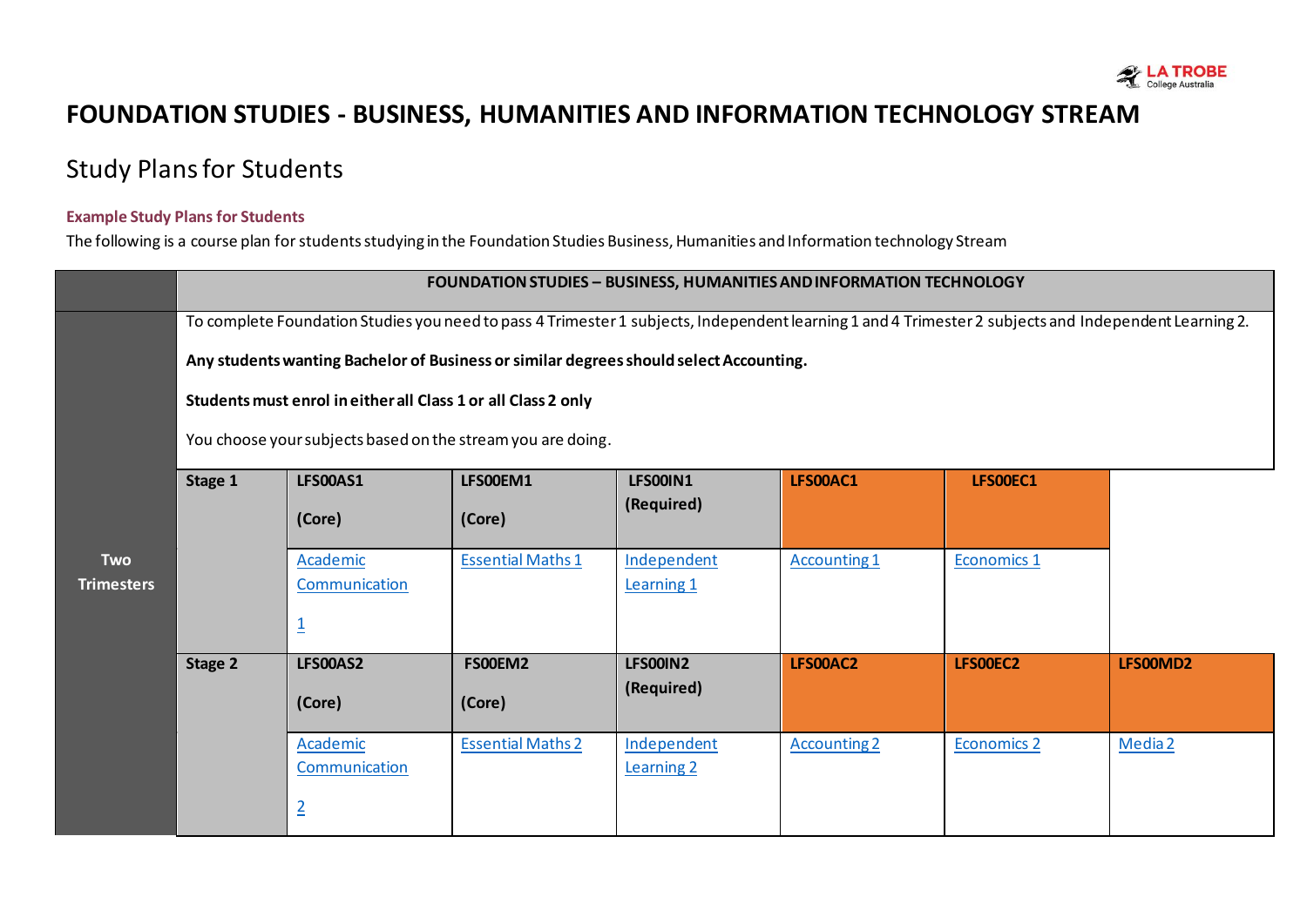**LATROBE** 

#### **Pathways**

|                                                 | <b>FOUNDATION STUDIES - BUSINESS, HUMANITIES AND INFORMATION TECHNOLOGY</b>                                    |                                                  |  |  |  |
|-------------------------------------------------|----------------------------------------------------------------------------------------------------------------|--------------------------------------------------|--|--|--|
| <b>Completion of Foundation Studies</b>         |                                                                                                                |                                                  |  |  |  |
|                                                 | <b>BUSINESS, HUMANITIES AND INFORMATION TECHNOLOGY</b>                                                         |                                                  |  |  |  |
|                                                 | Allows entry into Diploma of Business, Diploma of Media and Communication or Diploma of Information Technology |                                                  |  |  |  |
|                                                 | Or $1st$ Year of the following                                                                                 |                                                  |  |  |  |
| <b>Bachelor of Arts</b>                         | Bachelor of Commerce/Bachelor of Science                                                                       | <b>Bachelor of Information Technology</b>        |  |  |  |
| Bachelor of Arts/Bachelor of Health Sciences    | Bachelor of Business (Event Management)                                                                        | Bachelor of Politics, Philosophy and Economics   |  |  |  |
| Bachelor of Commerce/Bachelor of Computer       | <b>Bachelor of Business (Human Resource</b>                                                                    | Bachelor of Outdoor and Sustainability Education |  |  |  |
| Science                                         | Management)                                                                                                    |                                                  |  |  |  |
| Bachelor of Commerce/Bachelor of Global Studies | Bachelor of Business (Sport Management)                                                                        | Bachelor of Laws (Hons)                          |  |  |  |
| <b>Bachelor of Creative Arts</b>                | Bachelor of Business (Marketing)                                                                               | Bachelor of Laws (Hons)/Bachelor of Arts         |  |  |  |
| <b>Bachelor of Criminology</b>                  | Bachelor of International Relations (Hons)                                                                     | Bachelor of Laws (Honours)/Bachelor of Global    |  |  |  |
|                                                 |                                                                                                                | <b>Studies</b>                                   |  |  |  |
| <b>Bachelor of Accounting</b>                   | Bachelor of Business (Tourism and Hospitality)                                                                 | Bachelor of Laws (Hons)/Bachelor of Science      |  |  |  |
|                                                 |                                                                                                                |                                                  |  |  |  |
| <b>Bachelor of Business</b>                     | <b>Bachelor of Commerce</b>                                                                                    | Bachelor of Laws (Hons)/Bachelor of Media and    |  |  |  |
|                                                 |                                                                                                                | Communication                                    |  |  |  |
| Bachelor of Business (Accounting)               |                                                                                                                |                                                  |  |  |  |

**\* WAM requirements apply – please refer to course plans for more details. (WAM is the average mark obtained across all subjects, including failed units)**

The link below is to the La Trobe College Australia 2022 International Guide. [La Trobe College Australia -](https://www.latrobecollegeaustralia.edu.au/guides) Download a Student Guide

English language equivalent requirements can be sourced her[e:https://www.latrobe.edu.au/international/how-to-apply/english-and-academic-requirements/english](https://www.latrobe.edu.au/international/how-to-apply/english-and-academic-requirements/english-language-requirements)[language-requirements](https://www.latrobe.edu.au/international/how-to-apply/english-and-academic-requirements/english-language-requirements)

<span id="page-2-1"></span><span id="page-2-0"></span>Requirements for transfer from Foundation to Bachelor can be found here: [80\\_Foundation\\_Studies\\_Entry\\_Requirements.pdf \(rackcdn.com\)](https://31c0bf69bed7e9a991ec-3427e94035779112084d02f44e895e28.ssl.cf6.rackcdn.com/80_Foundation_Studies_Entry_Requirements.pdf)

## **FOUNDATION STUDIES – ENGINEERING AND COMPUTER SCIENCE STREAM**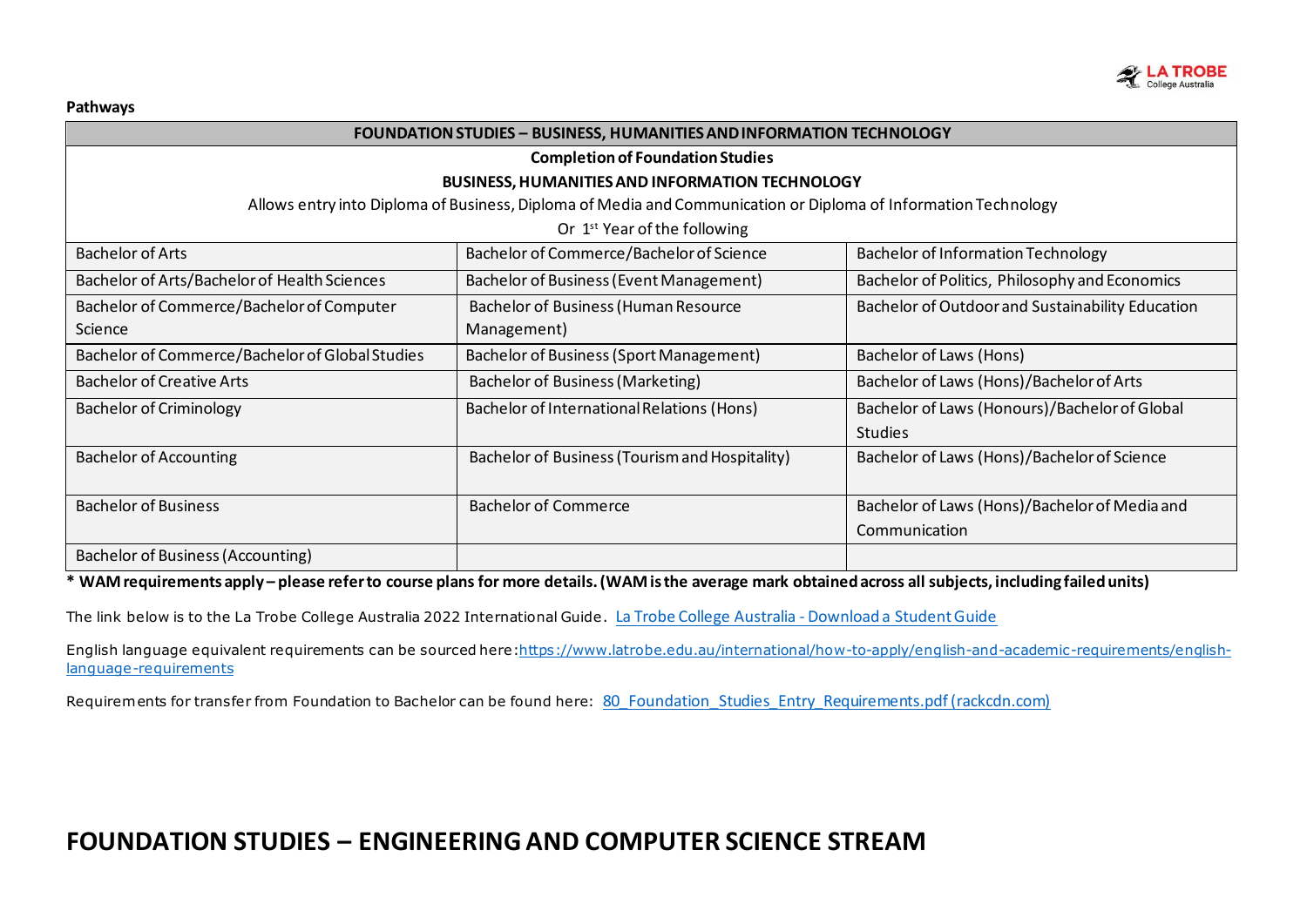

# Study Plans for Students

### **Example Study Plans for Students**

The following is a course plan for students studying in the Foundation Studies Engineering and Computer Science Stream

|                          | FOUNDATION STUDIES - ENGINEERING AND COMPUTER SCIENCE<br>To complete Foundation Studies you need to pass 4 Trimester 1 subjects, Independent learning 1 and 4 Trimester 2 subjects and Independent Learning 2.<br>You choose your subjects based on the stream you are doing.<br>Bachelor of Engineering must have Advanced Mathematics 2 and Physics 2<br>Bachelor of Computer Science must have Advanced Mathematics 2.<br>Students must enrol in either all Class 3 or all Class 4 only |                                                                   |                                                   |                                                     |                                                                 |                                                                          |                                                                              |                                                                          |                                                 |                              |          |
|--------------------------|--------------------------------------------------------------------------------------------------------------------------------------------------------------------------------------------------------------------------------------------------------------------------------------------------------------------------------------------------------------------------------------------------------------------------------------------------------------------------------------------|-------------------------------------------------------------------|---------------------------------------------------|-----------------------------------------------------|-----------------------------------------------------------------|--------------------------------------------------------------------------|------------------------------------------------------------------------------|--------------------------------------------------------------------------|-------------------------------------------------|------------------------------|----------|
| Two<br><b>Trimesters</b> | Stage<br>A                                                                                                                                                                                                                                                                                                                                                                                                                                                                                 | LFS00AS1<br>(Core)<br>Academic<br>Communication<br>$\overline{1}$ | LFS00EM1<br>(Core)<br><b>Essential</b><br>Maths 1 | LFS00IN1<br>(Required)<br>Independent<br>Learning 1 | LFS00AM1<br>Advanced<br>Maths 1<br>(Available<br>Trimester 1    | LFS00BY1<br><b>Biology 1</b><br>(Available<br>Trimester 1<br>and 2 only) | <b>LFS00CY1</b><br>Chemistry 1<br>(Available<br>Trimester 1<br>and $2$ only) | LFS00PY1<br><b>Physics 1</b><br>(Available<br>Trimester 1<br>and 2 only) | LFS00AC1<br><b>Accounting</b><br>$\overline{1}$ | LFS00EC1<br><b>Economics</b> |          |
|                          | <b>Stage</b><br>B                                                                                                                                                                                                                                                                                                                                                                                                                                                                          | LFS00AS2<br>(Core)                                                | LFS00EM2<br>(Core)                                | LFS00IN2<br>(Required)                              | and 2 only)<br>LFS00AM2                                         | LFS00BY2                                                                 | LFS00CY2                                                                     | LFS00PY2                                                                 | LFS00AC2                                        | LFS00EC2                     | LFS00MD2 |
|                          |                                                                                                                                                                                                                                                                                                                                                                                                                                                                                            | Academic<br>Communication<br>$\overline{2}$                       | <b>Essential</b><br>Maths 2                       | Independent<br>Learning 2                           | Advanced<br>Maths 2<br>(Available<br>Trimester 2<br>and 3 only) | <b>Biology 2</b><br>(Available<br>Trimester 2<br>and 3 only)             | Chemistry 2<br>(Available<br>Trimester 2<br>and 3 only)                      | <b>Physics 2</b><br>(Available<br>Trimester 2<br>and $3$ only)           | <b>Accounting</b><br>$\overline{2}$             | Economics<br>$\overline{2}$  | Media 2  |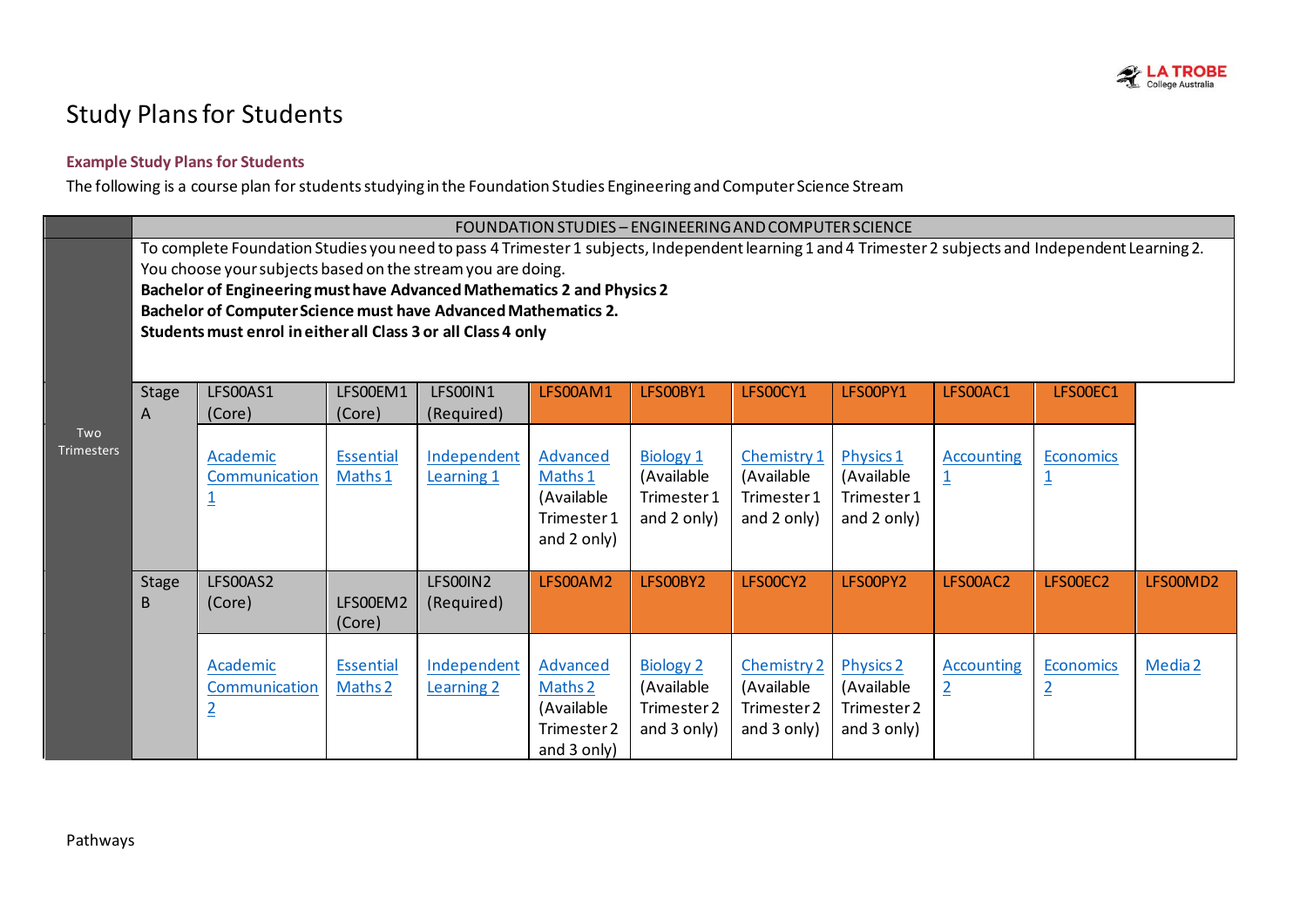

### FOUNDATION STUDIES – ENGINEERING AND COMPUTER SCIENCE **Completion of Foundation Studies ENGINEERING AND COMPUTER SCIENCE** Allows entry into Diploma of Engineering Or 1<sup>st</sup> Year of the following Bachelor of Computer Science **Bachelor of Civil Engineering (Honours)** Bachelor of Engineering Honours (Industrial)

**\* WAM requirements apply – please refer to course plans for more details. (WAM is the average mark obtained across all subjects, including failed units)**

The link below is to the La Trobe College Australia 2022 International Guide. [La Trobe College Australia -](https://www.latrobecollegeaustralia.edu.au/guides) Download a Student Guide

English language equivalent requirements can be sourced her[e:https://www.latrobe.edu.au/international/how-to-apply/english-and-academic-requirements/english](https://www.latrobe.edu.au/international/how-to-apply/english-and-academic-requirements/english-language-requirements)[language-requirements](https://www.latrobe.edu.au/international/how-to-apply/english-and-academic-requirements/english-language-requirements)

Requirements for transfer from Foundation to Bachelor can be found here: [La Trobe College Australia -](https://www.latrobecollegeaustralia.edu.au/guides) Download a Student Guide

## <span id="page-4-1"></span><span id="page-4-0"></span>**FOUNDATION STUDIES – HEALTH AND LIFE SCIENCES STREAM**

## Study Plans for Students

#### **Example Study Plans for Students**

The following is a course plan for students studying in the Foundation Studies Health and Life Sciences stream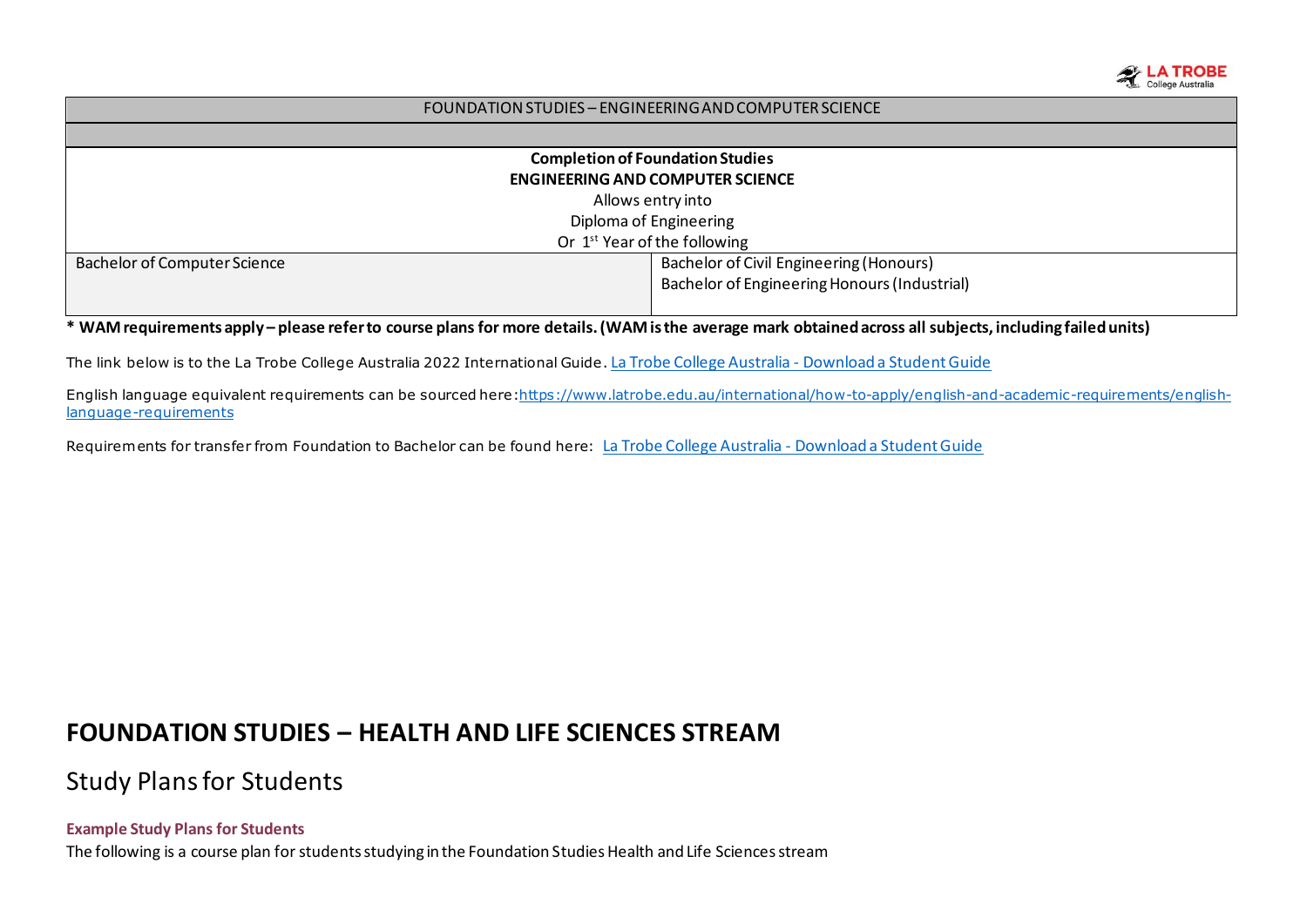

|                          |                                                                                                                                                                                                                                                                                                                                                                                    | <b>FOUNDATION STUDIES - HEALTH AND LIFE SCIENCES</b> |                             |                           |                                                                   |                                                              |                                                           |                                                              |  |
|--------------------------|------------------------------------------------------------------------------------------------------------------------------------------------------------------------------------------------------------------------------------------------------------------------------------------------------------------------------------------------------------------------------------|------------------------------------------------------|-----------------------------|---------------------------|-------------------------------------------------------------------|--------------------------------------------------------------|-----------------------------------------------------------|--------------------------------------------------------------|--|
|                          | To complete Foundation Studies you need to pass 4 Trimester 1 subjects, Independent Learning 1 and 4 Trimester 2 subjects and<br>Independent Learning 2. You choose your subjects based on the stream you are doing.<br>Bachelor of Pharmacy (Honours) must have Advanced Mathematics 2 and Chemistry 2.<br>Students must enrol in either all Class 3 or all Class 4 subjects only |                                                      |                             |                           |                                                                   |                                                              |                                                           |                                                              |  |
|                          | Stage A                                                                                                                                                                                                                                                                                                                                                                            | LFS00AS1<br>(Core)                                   | LFS00EM1<br>(Core)          | LFS00IN1<br>(Required)    | LFS00AM1                                                          | LFS00BY1                                                     | <b>LFS00CY1</b>                                           | LFS00PY1                                                     |  |
| Two<br><b>Trimesters</b> |                                                                                                                                                                                                                                                                                                                                                                                    | Academic<br>Communication<br>ᅸ                       | <b>Essential</b><br>Maths 1 | Independent<br>Learning 1 | Advanced<br>Maths 1<br>(Available<br>Trimester 1<br>and 2 only)   | <b>Biology 1</b><br>(Available<br>Trimester 1<br>and 2 only) | Chemistry 1<br>(Available<br>Trimester 1<br>and 2 only)   | <b>Physics 1</b><br>(Available<br>Trimester 1<br>and 2 only) |  |
|                          | Stage B                                                                                                                                                                                                                                                                                                                                                                            | LFS00AS2<br>(Core)                                   | LFS00EM2<br>(Core)          | LFS00IN2<br>(Required)    | LFS00AM2                                                          | LFS00BY2                                                     | LFS00CY2                                                  | LFS00PY2                                                     |  |
|                          |                                                                                                                                                                                                                                                                                                                                                                                    | Academic<br>Communication<br>$\overline{2}$          | <b>Essential</b><br>Maths 2 | Independent<br>Learning 2 | Advanced<br>Maths 2<br>(Available<br>Trimester 2<br>and $3$ only) | <b>Biology 2</b><br>(Available<br>Trimester 2<br>and 3 only) | Chemistry 2<br>(Available<br>Trimester 2<br>and $3$ only) | <b>Physics 2</b><br>(Available<br>Trimester 2<br>and 3 only) |  |

Pathways

### FOUNDATION STUDIES – HEALTH AND LIFE SCIENCES

#### **Completion of Foundation Studies HEALTH AND LIFE SCIENCES**

Allows entry into Diploma of Bioscience, Diploma of Health Science or Diploma of Psychology

Or 1<sup>st</sup> Year of the following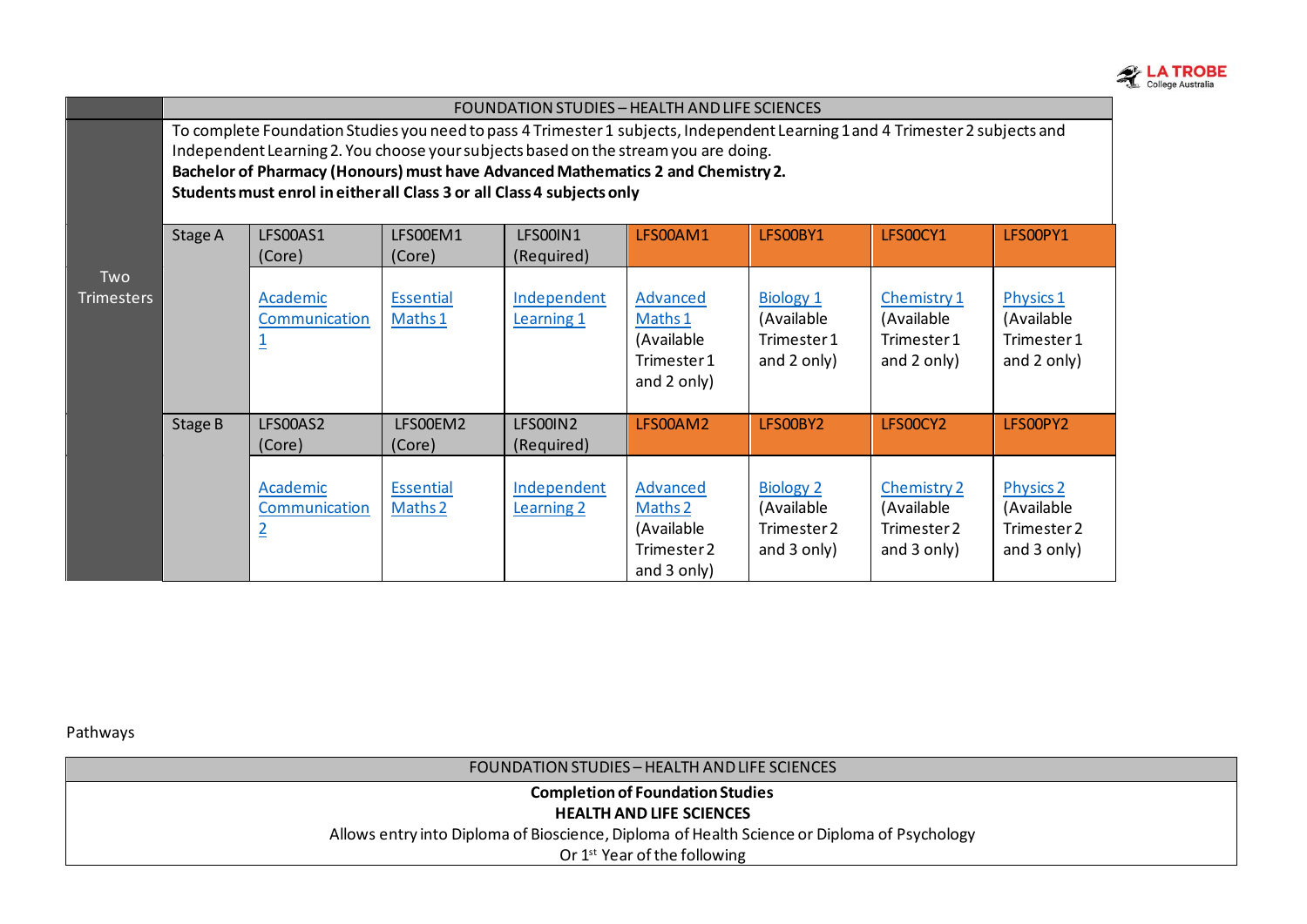

| <b>Bachelor of Agriculture</b>                                        | Bachelor of Arts/Bachelor of Health Sciences          | <b>Bachelor of Nursing</b>                                                                |
|-----------------------------------------------------------------------|-------------------------------------------------------|-------------------------------------------------------------------------------------------|
| <b>Bachelor of Animal and Veterinary Biosciences</b>                  | <b>Bachelor of Biomedical Science</b>                 | <b>Bachelor of Pharmacy (Honours)</b><br>Must have Advanced Mathematics 2 and Chemistry 2 |
| <b>Bachelor of Biomedicine</b>                                        | <b>Bachelor of Biological Sciences</b>                | Bachelor of Psychological Science                                                         |
| Bachelor of Sport and Exercise Science                                | <b>Bachelor of Exercise Science</b>                   | <b>Bachelor of Science</b>                                                                |
| Bachelor of Prosthetics and Orthotics (Honours)                       | <b>Bachelor of Health Sciences</b>                    | Bachelor of Wildlife and Conservation Biology                                             |
| <b>Bachelor of Nutrition Science</b>                                  | Bachelor of Commerce/Bachelor of Biomedicine          | Bachelor of Commerce/Bachelor of Science                                                  |
| <b>Bachelor of Occupational Therapy (Honours)</b>                     | Bachelor of Commerce / Bachelor of Health Sciences    | Bachelor of Science (Honours) and Master of<br>Nanotechnology                             |
| <b>Bachelor of Orthoptics (Honours)</b>                               | <b>Bachelor of Health Information Management</b>      | Bachelor of Science (Wildlife and Conservation<br>Biology)                                |
| <b>Bachelor of Physiotherapy (Honours)</b>                            | <b>Bachelor of Nutrition Science</b>                  | Bachelor of Dental Science (Honours)                                                      |
| Bachelor of Speech Pathology (Honours)                                | Bachelor of Human Services and Master of Social Work  | <b>Bachelor of Veterinary Nursing</b>                                                     |
| Bachelor of Cybersecurity/Bachelor of<br><b>Psychological Science</b> | Bachelor of Nursing/Bachelor of Psychological Science |                                                                                           |

**\* WAM requirements apply – please refer to course plans for more details. (WAM is the average mark obtained across all subjects, including failed units)**

The La Trobe College Australia 2022 International Guide La Trobe College Australia - [Download a Student Guide](https://www.latrobecollegeaustralia.edu.au/guides)

English language equivalent requirements[:https://www.latrobe.edu.au/international/how-to-apply/english-and-academic-requirements/english-language](https://www.latrobe.edu.au/international/how-to-apply/english-and-academic-requirements/english-language-requirements)**[requirements](https://www.latrobe.edu.au/international/how-to-apply/english-and-academic-requirements/english-language-requirements)** 

Requirements for transfer from Foundation to Bachelor can be found here: [80\\_Foundation\\_Studies\\_Entry\\_Requirements.pdf \(rackcdn.com\)](https://31c0bf69bed7e9a991ec-3427e94035779112084d02f44e895e28.ssl.cf6.rackcdn.com/80_Foundation_Studies_Entry_Requirements.pdf)

### <span id="page-6-0"></span>**LFS00AS1 Academic communication 1**

**Subject Overview**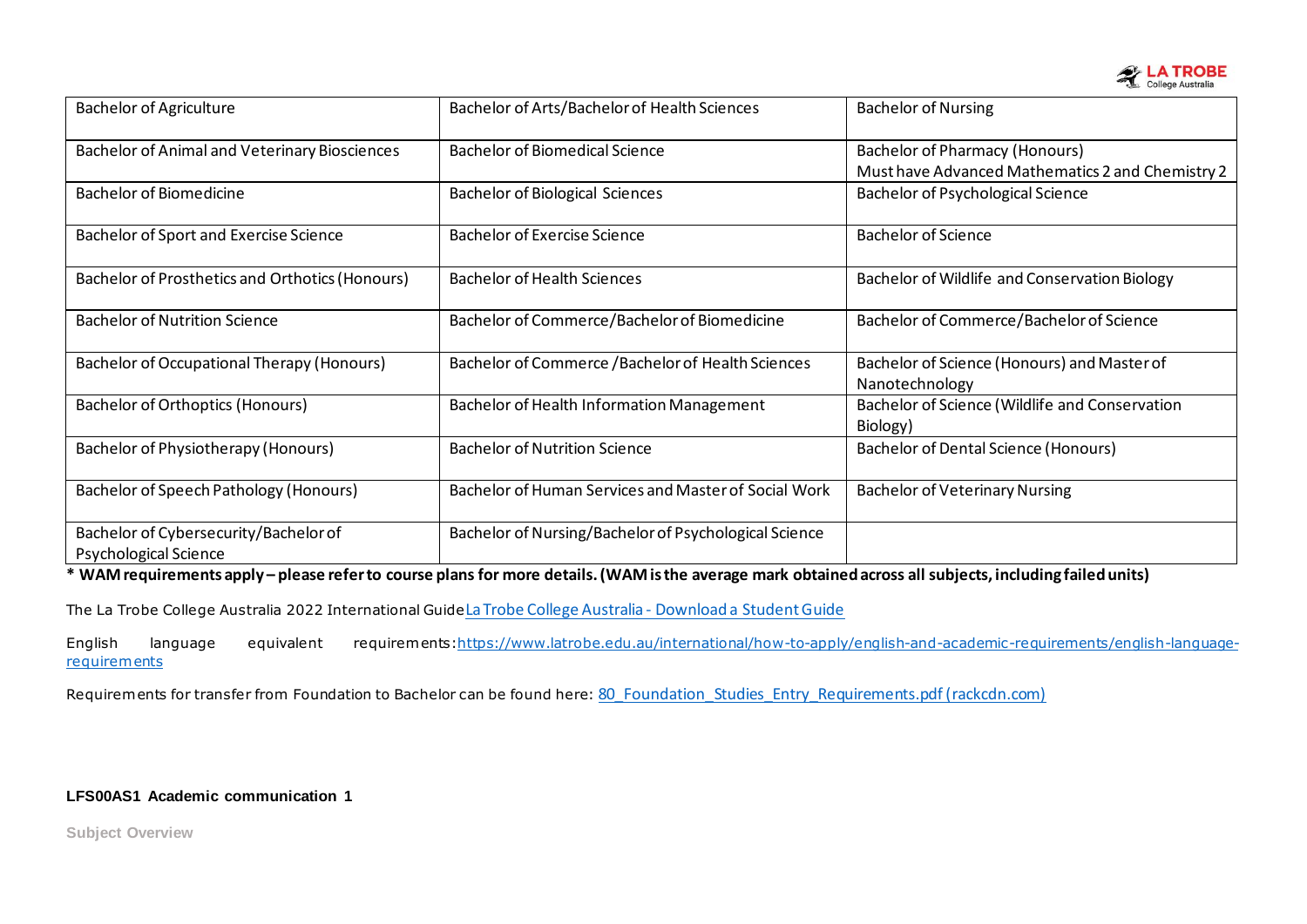

The main aims of the Academic Communication 1 course are the consolidation and extension of students' understanding of, and ability to use, written and spoken English for the purposes of tertiary study. It will specifically extend language skills through thinking, reading, writing, speaking and listening. Students will be assessed on their ability to communicate ideas, feelings, observations and information effectively both in writing and orally.

| <b>Assessment Type</b>                                                                         | When    | Weighting |
|------------------------------------------------------------------------------------------------|---------|-----------|
| On-going assessment of reading, writing and<br>listening skills referred to as Assessment Task | Weekly  | 50%       |
| Final Assessments: Part 1 - 20% and Part 2 - 30%                                               | Week 13 | 50%       |

In order to pass this subject, students are required to achieve an overall result of at least 50%. In addition, students are required to achie ve a minimum result of 50% in the end of semester examination component of assessment.

**[Back to BUSINESS, HUMANITIES AND INFORMATION TECHNOLOGY Stream](#page-0-0)**

**[Back to ENGINEERING AND COMPUTER SCIENCE Stream](#page-2-0)**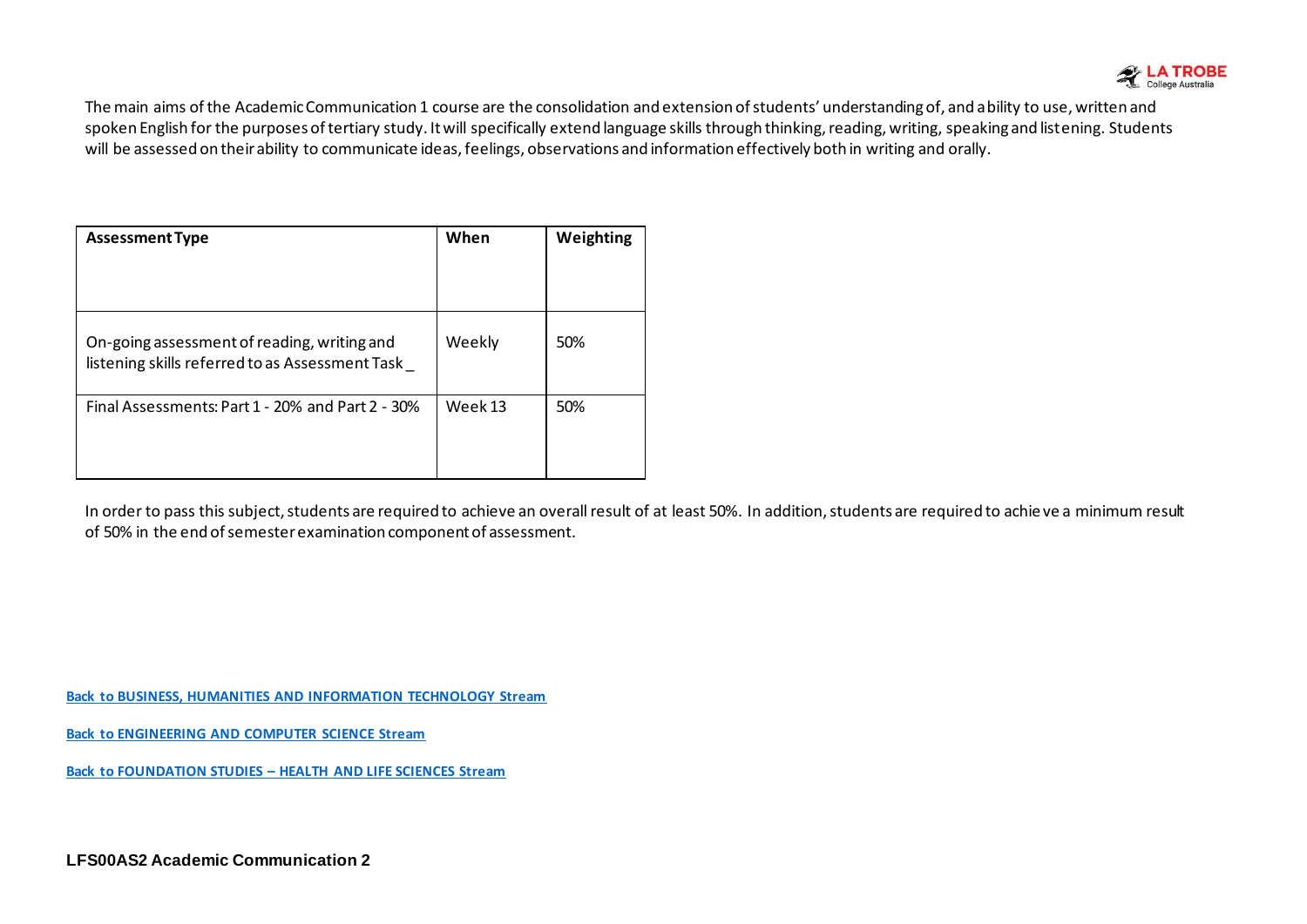

#### **Subject Overview**

The main aims of the Academic Communication 2 subject are the consolidation and extension of students' understanding of, and ability to use, written and spoken English for the purposes of tertiary study. It will specifically extend language skills through thinking, reading, writing, speaking and listening. Students will be assessed on their ability to communicate ideas, feelings, observations and information effectively both in writing and orally. Students will be exposed to a wide range of text types froma variety of sources such as websites, academic journals, newspapers, magazine and television programmes, etc. Emphasis will be placed on helping students to question, interpret and critically analyse these texts. Students will use this in- depth analysis as the basis for their own writing, demonstrating the ability to integrate sources and synthesise ideas.

| <b>Assessment Type</b>                                                                                                    | When    | Weighting |
|---------------------------------------------------------------------------------------------------------------------------|---------|-----------|
| On-going assessment of reading, writing,<br>listening and presentation skills referred to as<br>Assessment Task 1, 2 etc. | Weekly  | 50%       |
| Final Text response 10% and Final assessment<br>40%                                                                       | Week 13 | 50%       |

In order to pass this subject, students are required to achieve an overall result of at least 50%. In addition, students are required to achieve a minimum result of 50% in the end of semester examination component of assessment.

**[Back to BUSINESS, HUMANITIES AND INFORMATION TECHNOLOGY Stream](#page-0-0)**

**[Back to ENGINEERING AND COMPUTER SCIENCE Stream](#page-2-0)**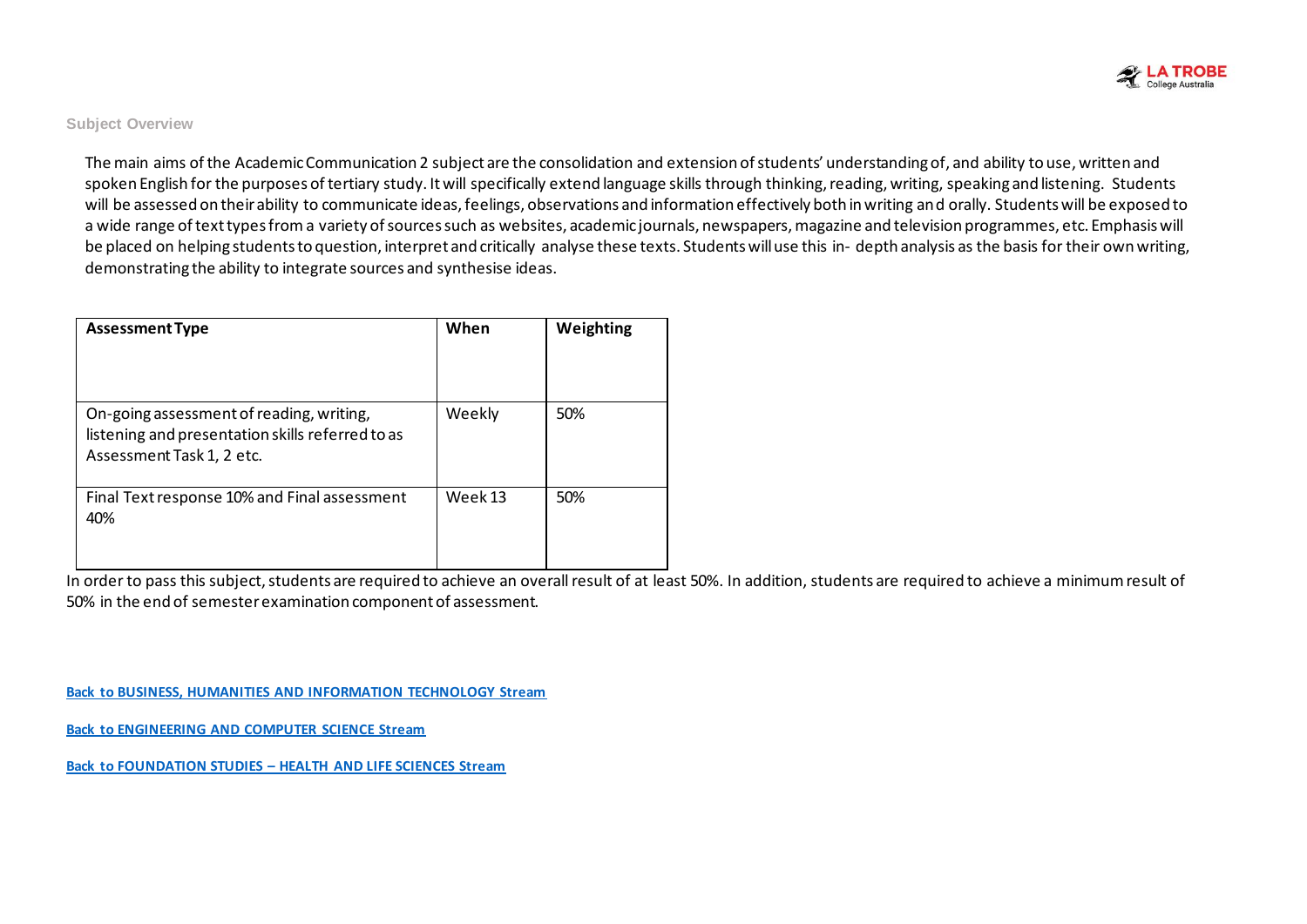

#### <span id="page-9-0"></span>**LFS00AC1 Accounting 1**

**Subject Overview**

Accounting is the process of recording, reporting, analysing and interpreting financial data and information which is then communicated to internal and external users of the information. It plays an integral role in the successful operation and management of a business.

This subject focuses on the financial recording, reporting and decision-making processes of a sole proprietor.

| <b>Assessment Type</b> | When                       | Weighting |
|------------------------|----------------------------|-----------|
|                        |                            |           |
| Tests (Five)           |                            | 100%      |
|                        | Weeks 3, 4,<br>6, 9 and 11 |           |

In order to pass this subject, students are required to achieve an overall result of at least 50%. In addition, students are required to achieve a minimum result of 50% in the end of semester examination component of assessment.

**[Back to BUSINESS, HUMANITIES AND INFORMATION TECHNOLOGY Stream](#page-0-1)**

<span id="page-9-1"></span>**[Back to ENGINEERING AND COMPUTER SCIENCE Stream](#page-2-1)**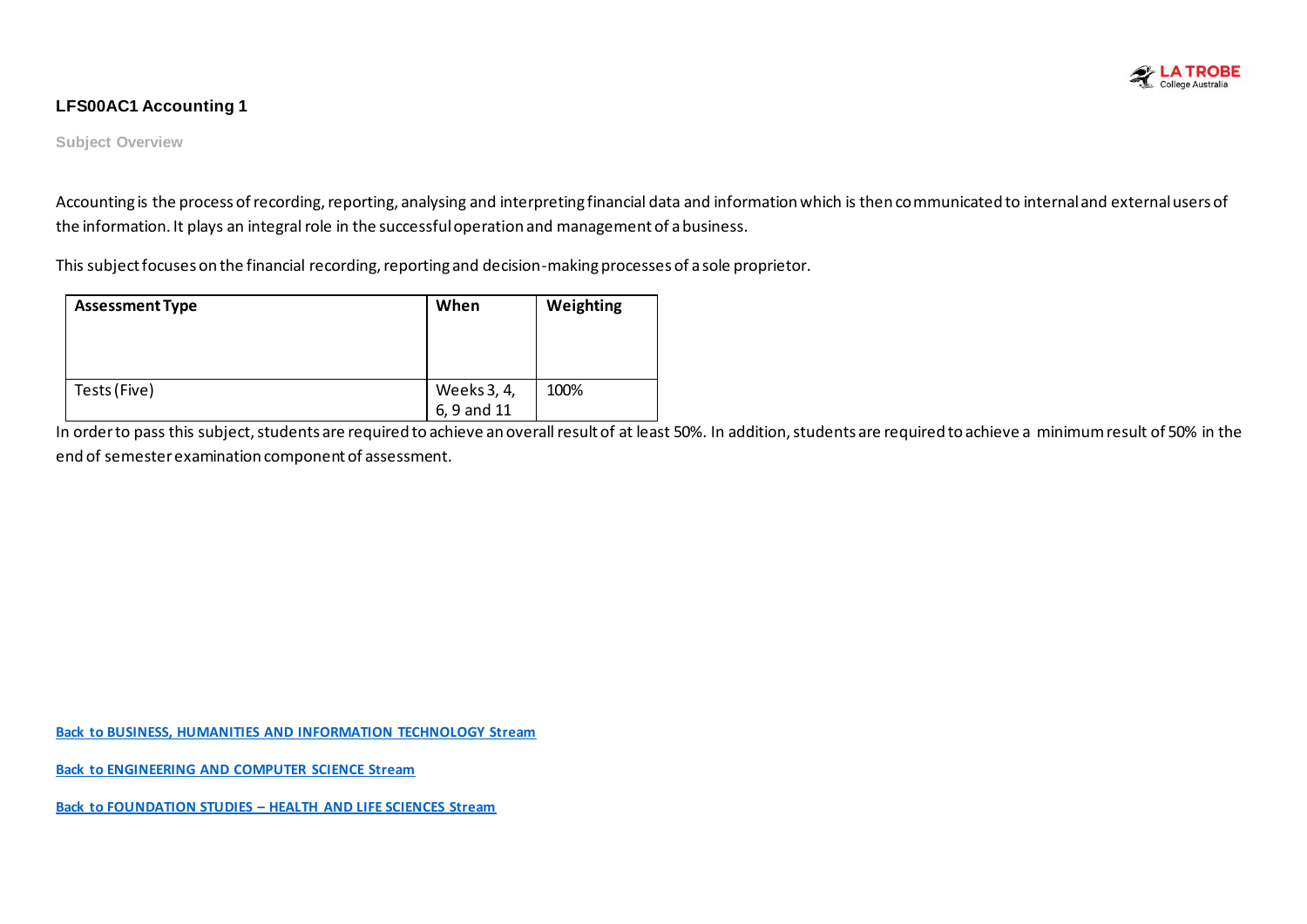

#### **LFS00AC2 Accounting 2**

**Subject Overview**

This subject builds on the concepts introduced in Accounting 1 with a focus on financial recording, reporting, and decision-making processes of a sole proprietor. Accounting is the process of recording, reporting, analysing and interpreting financial data and information which is then communicated to internal and external users of the information. It plays an integral role in the successful operation and management of a business.

| <b>Assessment Type</b>     | When                        | Weighting |
|----------------------------|-----------------------------|-----------|
| Tests and group assessment | Weeks 3, 4, 6, 10<br>and 13 | 100%      |

In order to pass this subject, students are required to achieve an overall result of at least 50%. In addition, students are required to achieve a minimum result of 50% in the end of semester examination component of assessment.

**[Back to BUSINESS, HUMANITIES AND INFORMATION TECHNOLOGY Stream](#page-0-1)**

<span id="page-10-0"></span>**[Back to ENGINEERING AND COMPUTER SCIENCE Stream](#page-2-1)**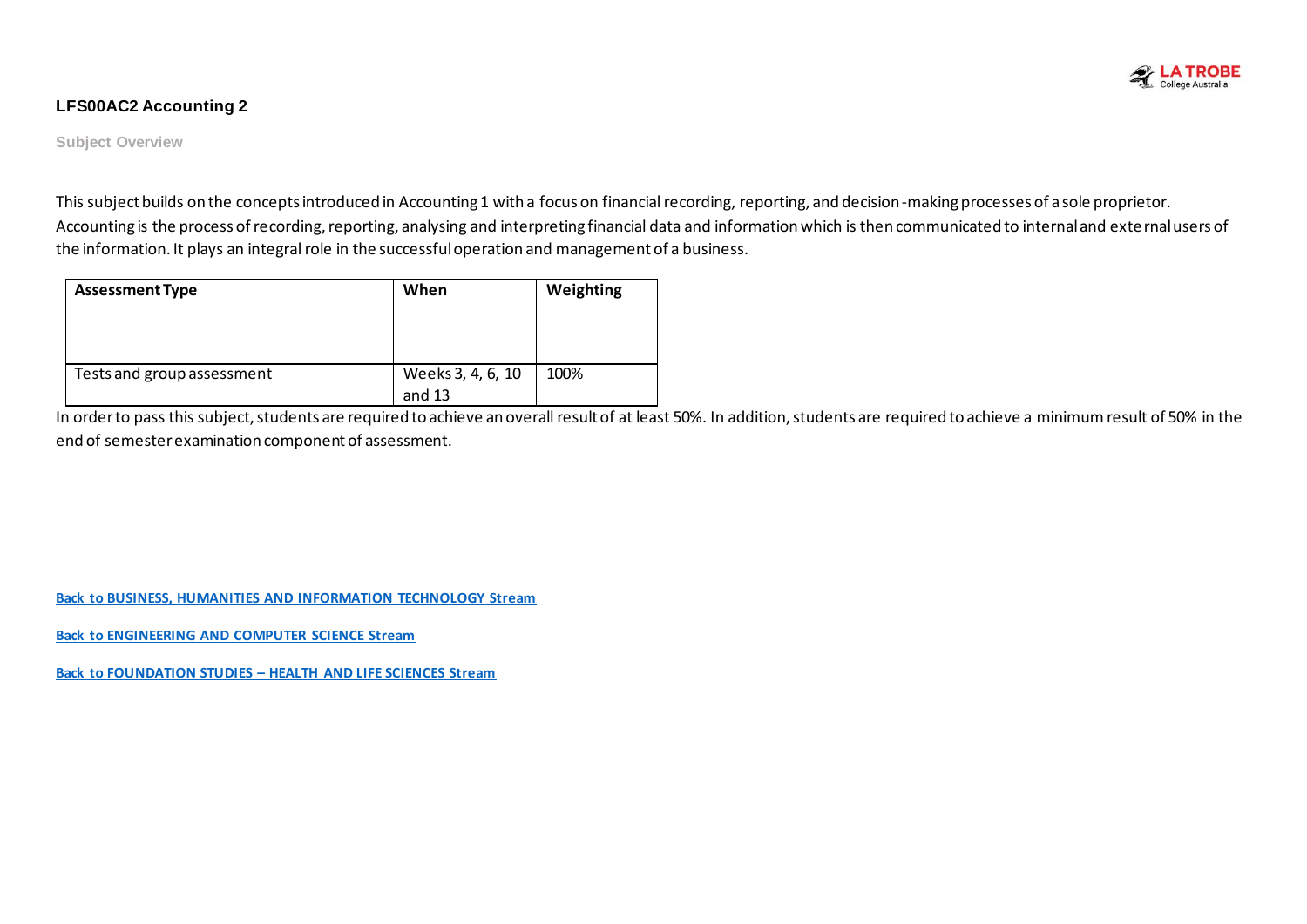

#### **LFS00AM1 Advanced Mathematics 1**

#### **Subject Overview**

The major objective of this course is to provide students with the necessary advanced mathematical knowledge and skills required to proceed to further studies in mathematics for entry to tertiary studies in an engineering/mathematical field.

The main topics studied include graphs and polynomials, exponential and logarithmic functions, circular functions, calculus and probability. The appropriate use of technology in regards to graphical calculators is important to enhance students understanding of the concepts.

| <b>Assessment Type</b> | When            | Weighting |  |
|------------------------|-----------------|-----------|--|
| Six topic tests        | Week 2, 4, 5, 7 | 70%       |  |
| Assignment             | Week 1          | 5%        |  |
| Subject review quiz    | Week 13         | 25%       |  |

In order to pass this subject, students are required to achieve an overall result of at least 50%. In addition, students are required to achieve a minimum result of 50% in the end of semester examination component of assessment.

**[Back to BUSINESS, HUMANITIES AND INFORMATION TECHNOLOGY Stream](#page-0-1)**

**[Back to ENGINEERING AND COMPUTER SCIENCE Stream](#page-2-1)**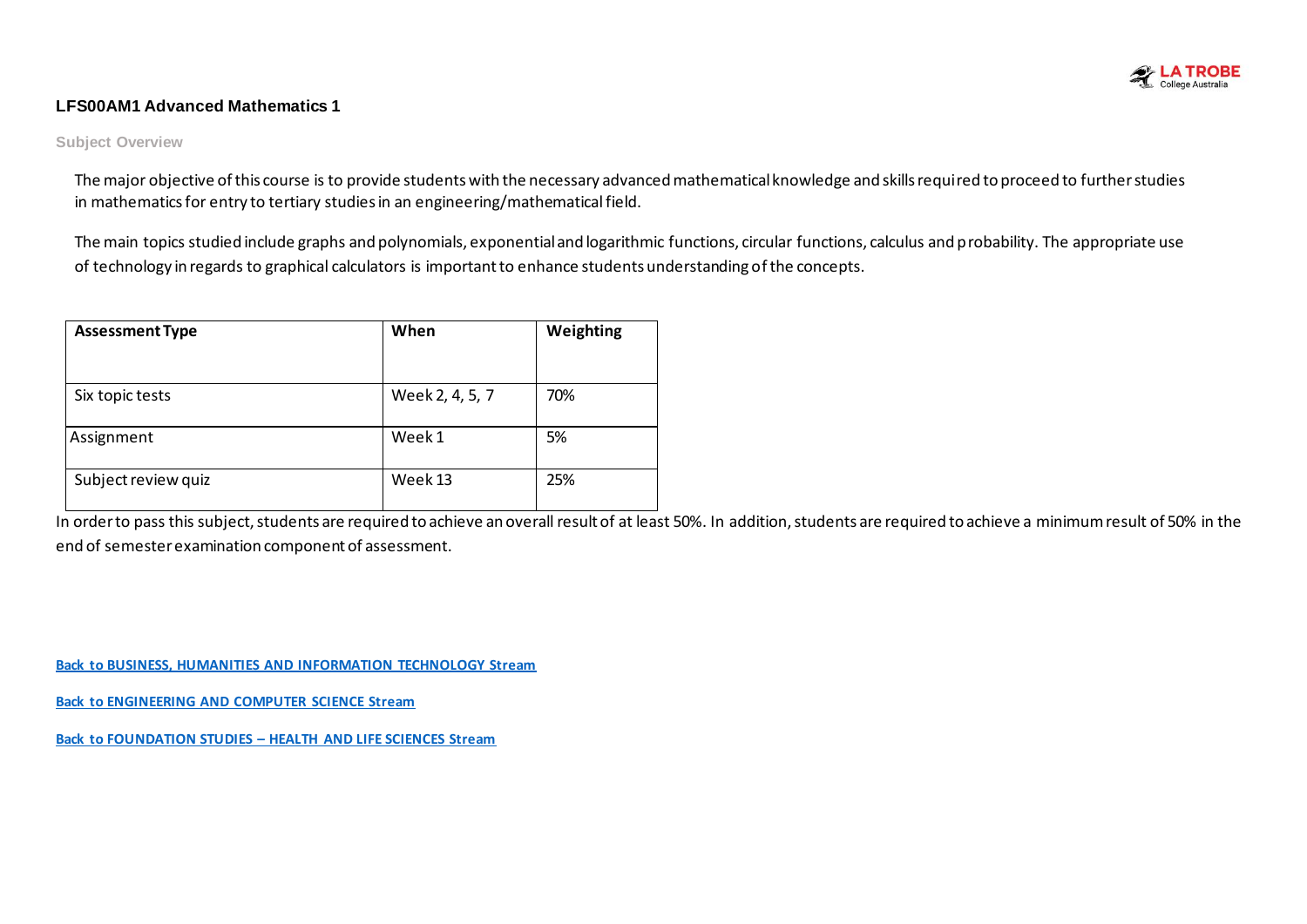

#### <span id="page-12-0"></span>**LFS00AM2 Advanced Mathematics 2**

**Subject Overview**

The major objective of this course is to provide students with the necessary advanced mathematical knowledge and skills required to proceed to further studies in mathematics for entry to tertiary studies in an engineering/mathematical field.

The main topics studied include graphs and functions, calculus and continuous probability distributions. The appropriate use of technology in regards to graphical calculators is important to enhance students understanding of the concepts.

| <b>Assessment Type</b> | When                 | Weighting |
|------------------------|----------------------|-----------|
| Four topic tests       | Weeks 5, 7, 9 and 10 | 66%       |
| Assignment             | Week 1               | 9%        |
| Subject review Quiz    | Week 13              | 25%       |

In order to pass this subject, students are required to achieve an overall result of at least 50%. In addition, students are required to achieve a minimum result of 50% in the end of semester examination component of assessment.

**[Back to BUSINESS, HUMANITIES AND INFORMATION TECHNOLOGY Stream](#page-0-1)**

**[Back to ENGINEERING AND COMPUTER SCIENCE Stream](#page-2-1)**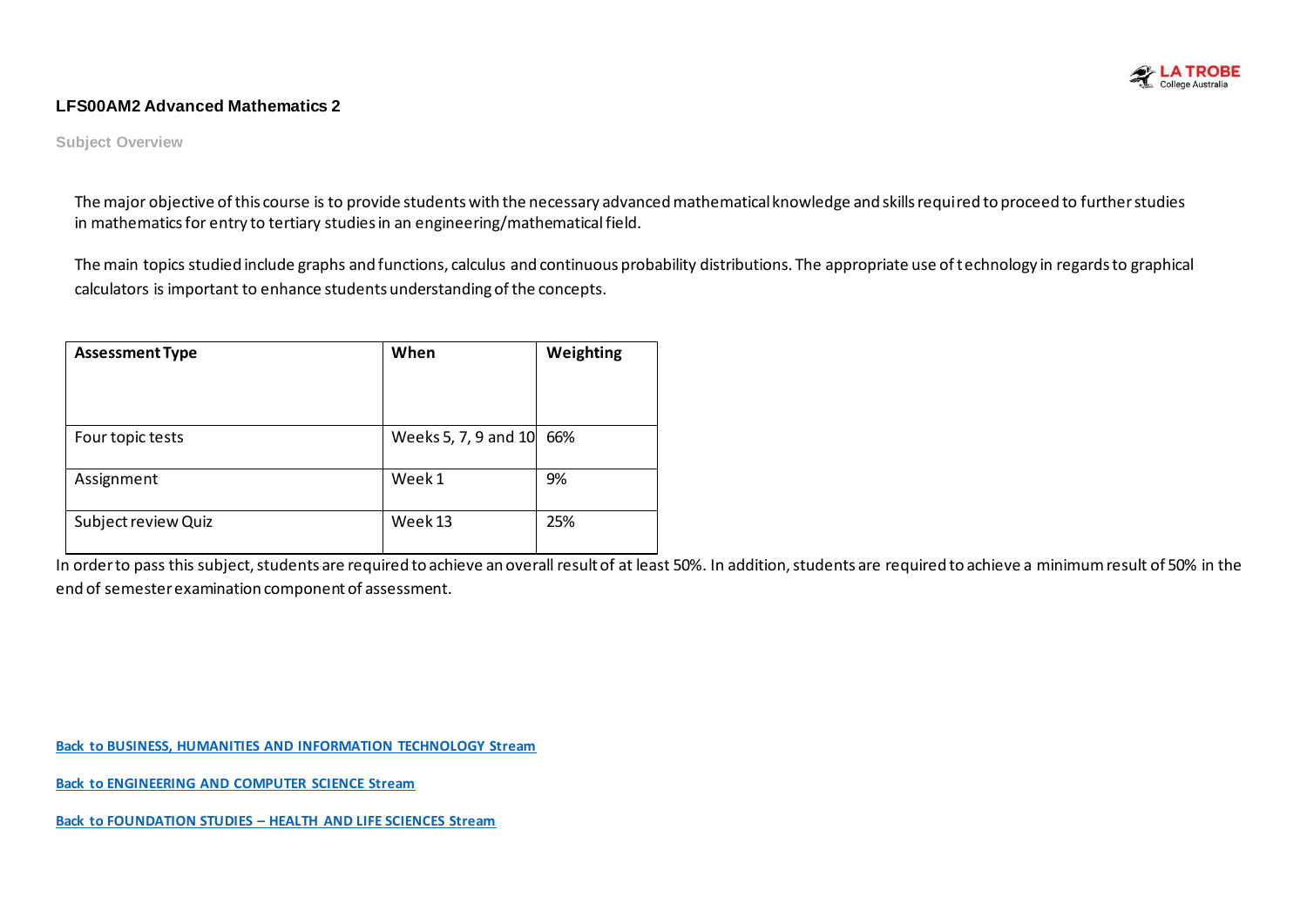

### <span id="page-13-0"></span>**LFS00BY1 Biology 1**

**Subject Overview**

Foundation Studies Biology aims to provide students with the biological background necessary for tertiary studies in Health and the Sciences.

Biology 1 introduces students to the study of biology. Along with the content, students gain knowledge in biological language and the interpretation of data, along with practical applications gained in a laboratory setting.

| <b>Assessment Type</b>   | When                       | Weighting |
|--------------------------|----------------------------|-----------|
| Topic Tests (5)          | Weeks 3, 4,<br>6, 8 and 11 | 68%       |
| <b>Practical Reports</b> | Weeks 3, 6                 | 7%        |
| Subject review quiz      | Week 12                    | 25%       |

In order to pass this subject, students are required to achieve an overall result of at least 50%. In addition, students are required to achieve a minimum result of 50% in the end of semester examination component of assessment.

**[Back to BUSINESS, HUMANITIES AND INFORMATION TECHNOLOGY Stream](#page-0-1)**

**[Back to ENGINEERING AND COMPUTER SCIENCE Stream](#page-2-1)**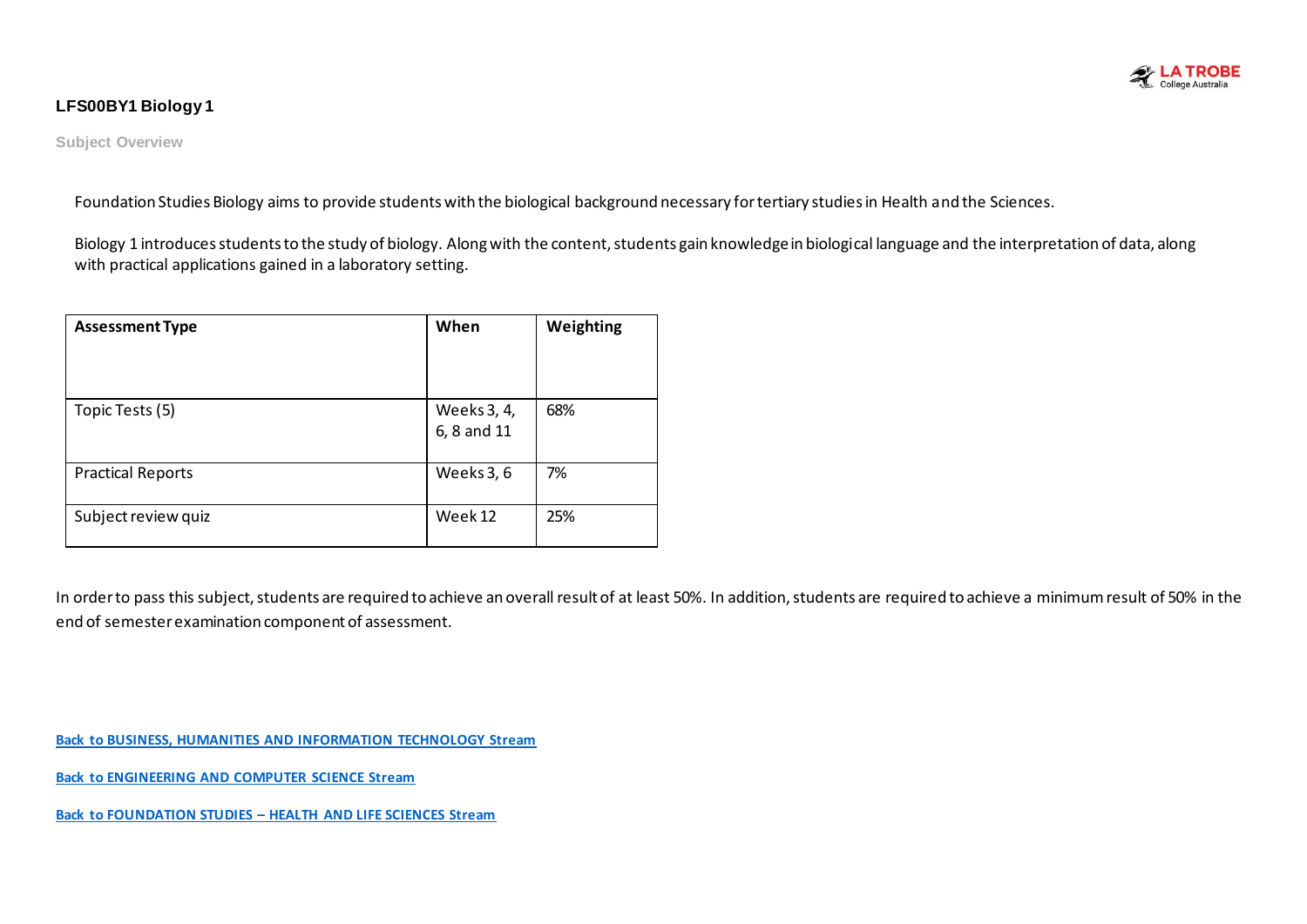

### <span id="page-14-0"></span>**LFS00BY2 Biology 2**

**Subject Overview**

Foundation Studies Biology aims to provide students with the biological background necessary for tertiary studies in Health and the Sciences.

Biology 2 builds on the knowledge and skills of Biology 1. Along with the content, students gain knowledge in biological language and the interpretation of data, along with practical applications gained in a laboratory setting.

| <b>Assessment Type</b>   | When               | Weighting |
|--------------------------|--------------------|-----------|
|                          |                    |           |
| Topic Tests (5)          | Weeks 3, 4,        | 69%       |
|                          | 6, 9 and 12        |           |
| <b>Practical Reports</b> | Weeks <sub>7</sub> | 6%        |
| Subject review quiz      | Week 13            | 25%       |

In order to pass this subject, students are required to achieve an overall result of at least 50%. In addition, students are required to achieve a minimum result of 50% in the end of semester examination component of assessment.

**[Back to BUSINESS, HUMANITIES AND INFORMATION TECHNOLOGY Stream](#page-0-1)**

**[Back to ENGINEERING AND COMPUTER SCIENCE Stream](#page-2-1)**

```
Back to FOUNDATION STUDIES – HEALTH AND LIFE SCIENCES Stream
```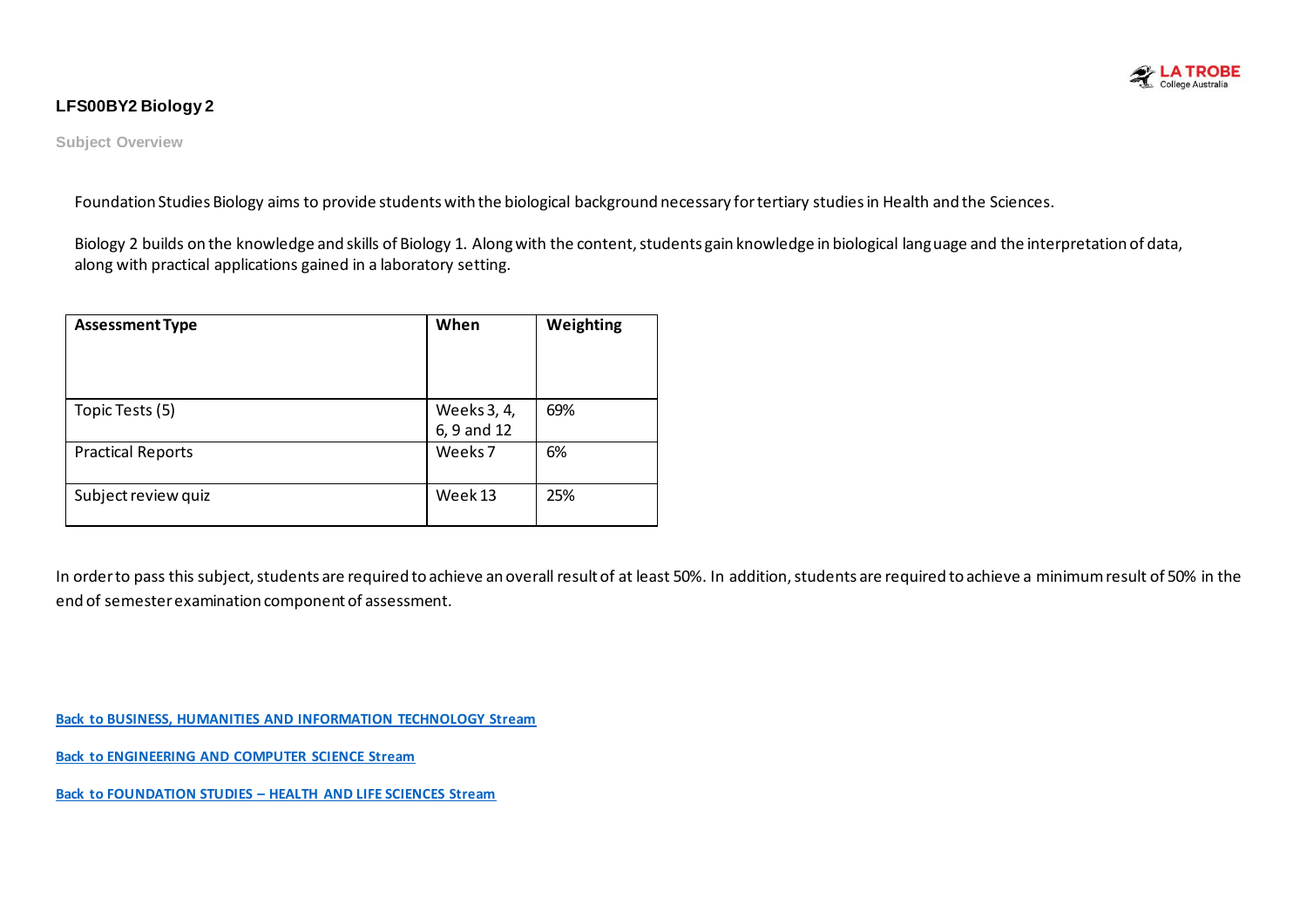

#### <span id="page-15-0"></span>**LFS00CY1 Chemistry 1**

**Subject Overview**

Foundation Studies Chemistry aims to provide students with the chemistry background necessary for tertiary studies in Enginee ring and the Sciences. The course covers the major principles of Chemistry and their application to Technology and Society.

Major areas of study include: Atomic Structure and the Periodic Table, Chemical Bonding, Types of Chemical Reaction and Quantitative Chemistry.

Practical classes are integral to the course. They aim to develop safe laboratory practice, and an understanding of the scientific method and associated experimental techniques. The experiments reinforce or introduce theoretical concepts covered in course work.

| <b>Assessment Type</b>              | When              | Weighting |
|-------------------------------------|-------------------|-----------|
| Topic Tests x 3                     | Weeks 3, 5 and 10 | 22.5%     |
| Activities and laboratory exercises | Ongoing           | 20%       |
| Online learning activities (OWL)    | Ongoing           | 10%       |
| Final subject assessment            | Week 13           | 47.5%     |

In order to pass this subject, students are required to achieve an overall result of at least 50%. In addition, students are required to achieve a minimum result of 50% in the end of semester examination component of assessment.

**[Back to BUSINESS, HUMANITIES AND INFORMATION TECHNOLOGY Stream](#page-0-1)**

**[Back to ENGINEERING AND COMPUTER SCIENCE Stream](#page-2-1)**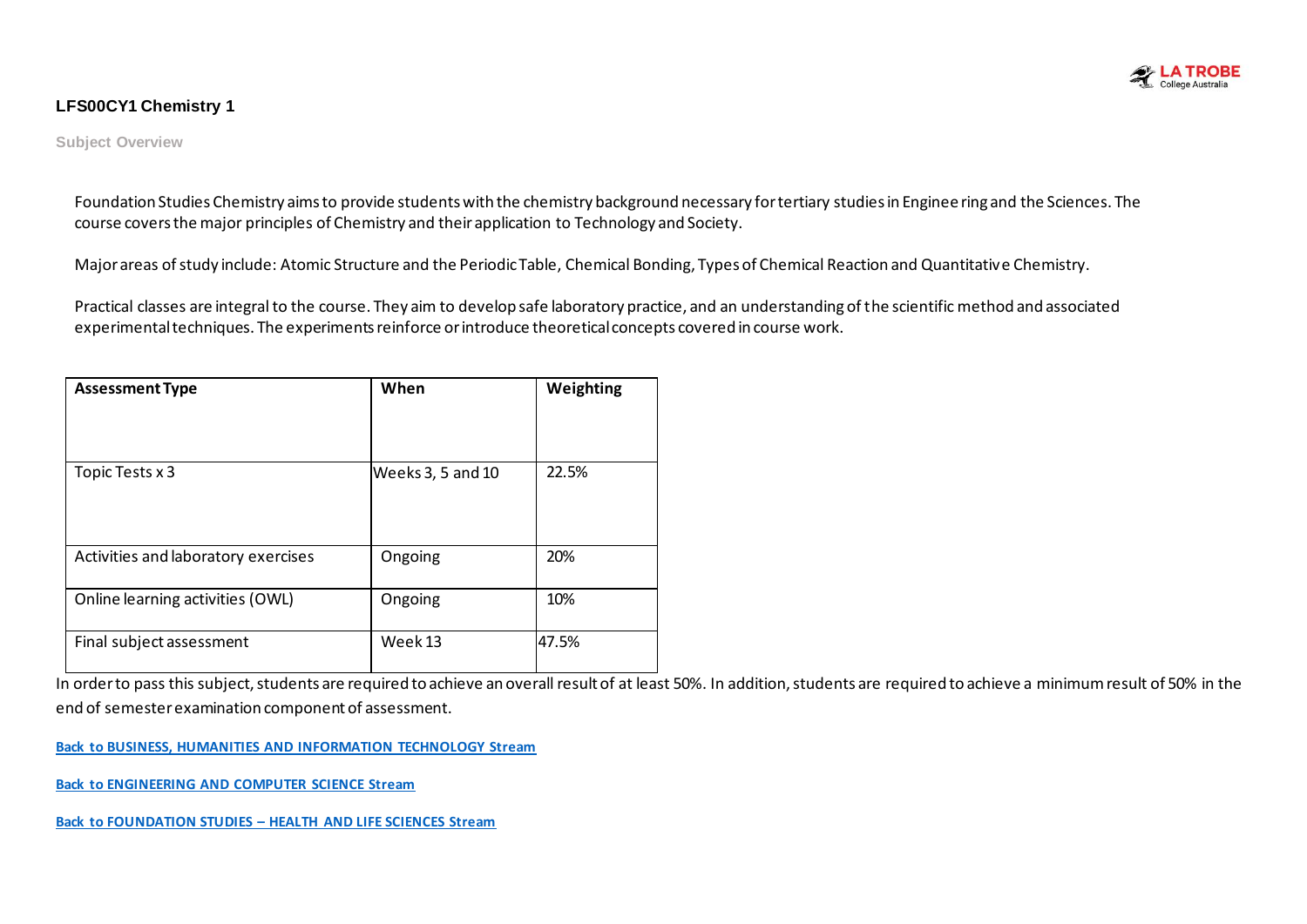

### <span id="page-16-1"></span>**LFS00CY2 Chemistry 2**

#### **Subject Overview**

Foundation Studies Chemistry aims to provide students with the chemistry background necessary for tertiary studies in Enginee ring and the Sciences. The course covers the major principles of Chemistry and their application to Technology and Society.

Major areas of study include: Solutions, Acids and Bases, Redox, Electrochemistry, Thermochemistry, Rates and Equilibrium, and Organic Chemistry.

Practical classes are integral to the course. They aim to develop safe laboratory practice, and an understanding of the scientific method and associated experimental techniques. The experiments undertaken should reinforce or introduce theoretical concepts covered in course work .

| <b>Assessment Type</b>           | When              | Weighting |
|----------------------------------|-------------------|-----------|
|                                  |                   |           |
| Topic Test x 4                   | Weeks 3, 5, 8, 11 | 30%       |
| Laboratory exercises             | Ongoing           | 20%       |
| Online learning activities (OWL) | Ongoing           | 10%       |
| Critical assessment              | Weeks 7 and 13    | 40%       |

In order to pass this subject, students are required to achieve an overall result of at least 50%. In addition, students are required to achieve a minimum result of 50% in the end of semester examination component of assessment.

**[Back to BUSINESS, HUMANITIES AND INFORMATION TECHNOLOGY Stream](#page-0-1)**

<span id="page-16-0"></span>**[Back to ENGINEERING AND COMPUTER SCIENCE Stream](#page-2-1)**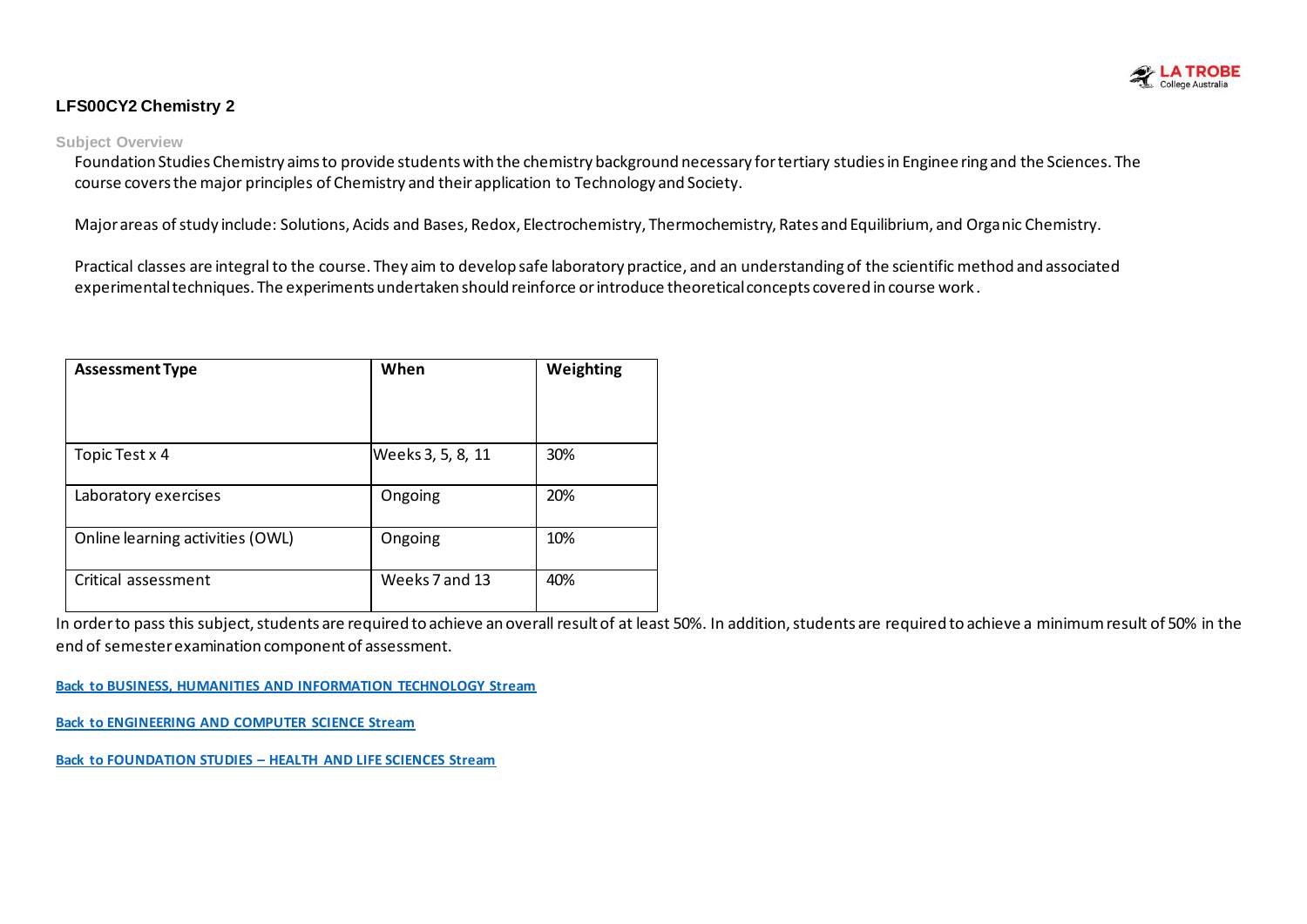

#### **LFS00EC1 Economics 1**

**Subject Overview**

Economics involves a study of how a nation organizes to provide the material things which its population needs to live. It involves a study of markets, producing, buying and selling goods and services and allocating resources (microeconomics). It also involves a study of how a nation's e conomic system operates, and how its performance can be measured and monitored (macroeconomics). This subject introduces students to economics terms, concepts and theories and provides an opportunity to research an economic issue.

| <b>Assessment Type</b> | When                 | Weighting |
|------------------------|----------------------|-----------|
| Tests x 4              | Weeks 4, 7, 9,<br>12 | 80%       |
| Research               | Week 10              | 20%       |

In order to pass this subject, students are required to achieve an overall result of at least 50%. In addition, students are required to achieve a minimum result of 50% in the end of semester examination component of assessment.

**[Back to BUSINESS, HUMANITIES AND INFORMATION TECHNOLOGY Stream](#page-0-1)**

**[Back to ENGINEERING AND COMPUTER SCIENCE Stream](#page-2-1)**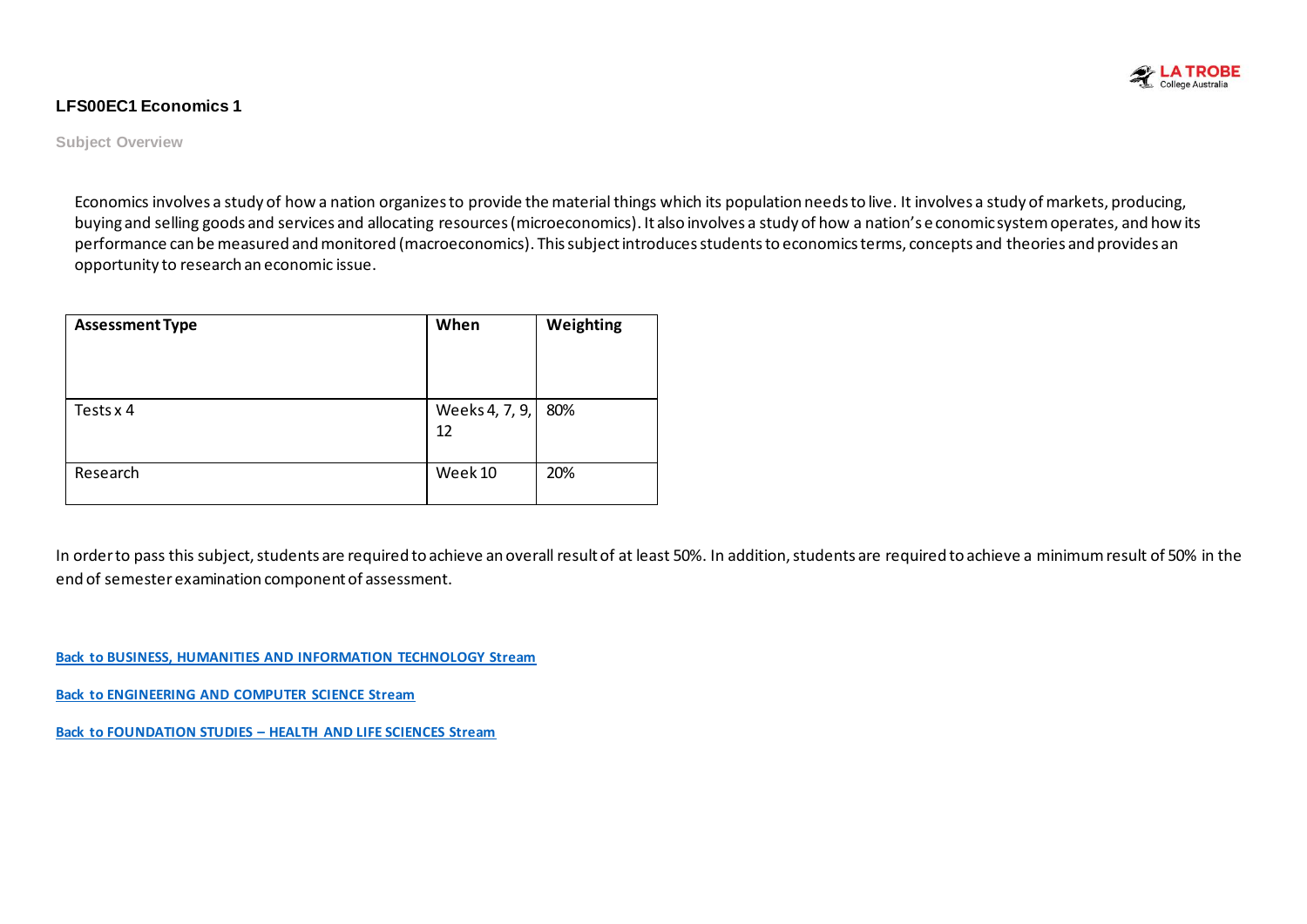

#### <span id="page-18-1"></span>**LFS00EC2 Economics 2**

**Subject Overview**

This subject builds on the fundamental economic knowledge and concepts introduced in Economic 1. These concepts/skills are utilized to analyse economic systems, operation of markets and the Australian economy. The interaction between economic agents (firms, individuals, governments, financial, overseas sectors) is further developed.

| <b>Assessment Type</b> | When          | Weighting |
|------------------------|---------------|-----------|
|                        |               |           |
| Tests x 5              | Week 3, 4, 7, | 100%      |
|                        | 13            |           |

In order to pass this subject, students are required to achieve an overall result of at least 50%. In addition, students are required to achieve a minimum result of 50% in the end of semester examination component of assessment.

**[Back to BUSINESS, HUMANITIES AND INFORMATION TECHNOLOGY Stream](#page-0-1)**

<span id="page-18-0"></span>**[Back to ENGINEERING AND COMPUTER SCIENCE Stream](#page-2-1)**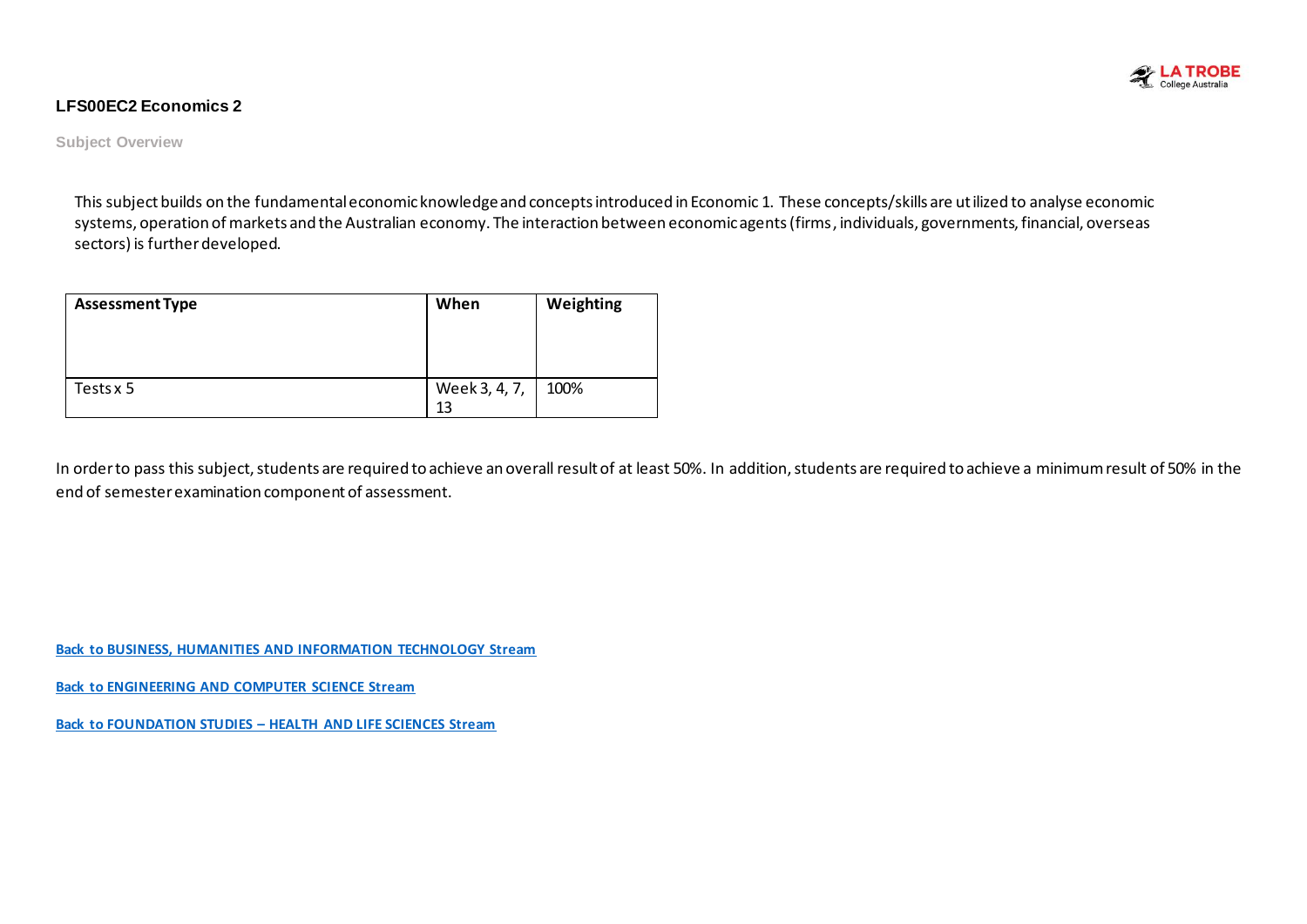

### **LFS00EM1 Essential Mathematics 1**

**Subject Overview**

The major objective of this course is to provide students with the necessary mathematical knowledge and skills required to proceed to further studies in mathematics for both entry to tertiary studies and for general life and employability skills.

The main topics studied include financial arithmetic, statistics, geometry, graphs and matrices. Technology including graphics calculators and spreadsheet software are used to enhance the learning process.

| <b>Assessment Type</b>           | When                 | Weighting |
|----------------------------------|----------------------|-----------|
| Five topic tests (Test One, etc) | Weeks 2, 3, 6, 9, 11 | 70%       |
| Subject review quiz              | Week 13              | 30%       |

In order to pass this subject, students are required to achieve an overall result of at least 50%. In addition, students are required to achieve a minimum result of 50% in the end of semester examination component of assessment.

**[Back to BUSINESS, HUMANITIES AND INFORMATION TECHNOLOGY Stream](#page-0-1)**

**[Back to ENGINEERING AND COMPUTER SCIENCE Stream](#page-2-1)**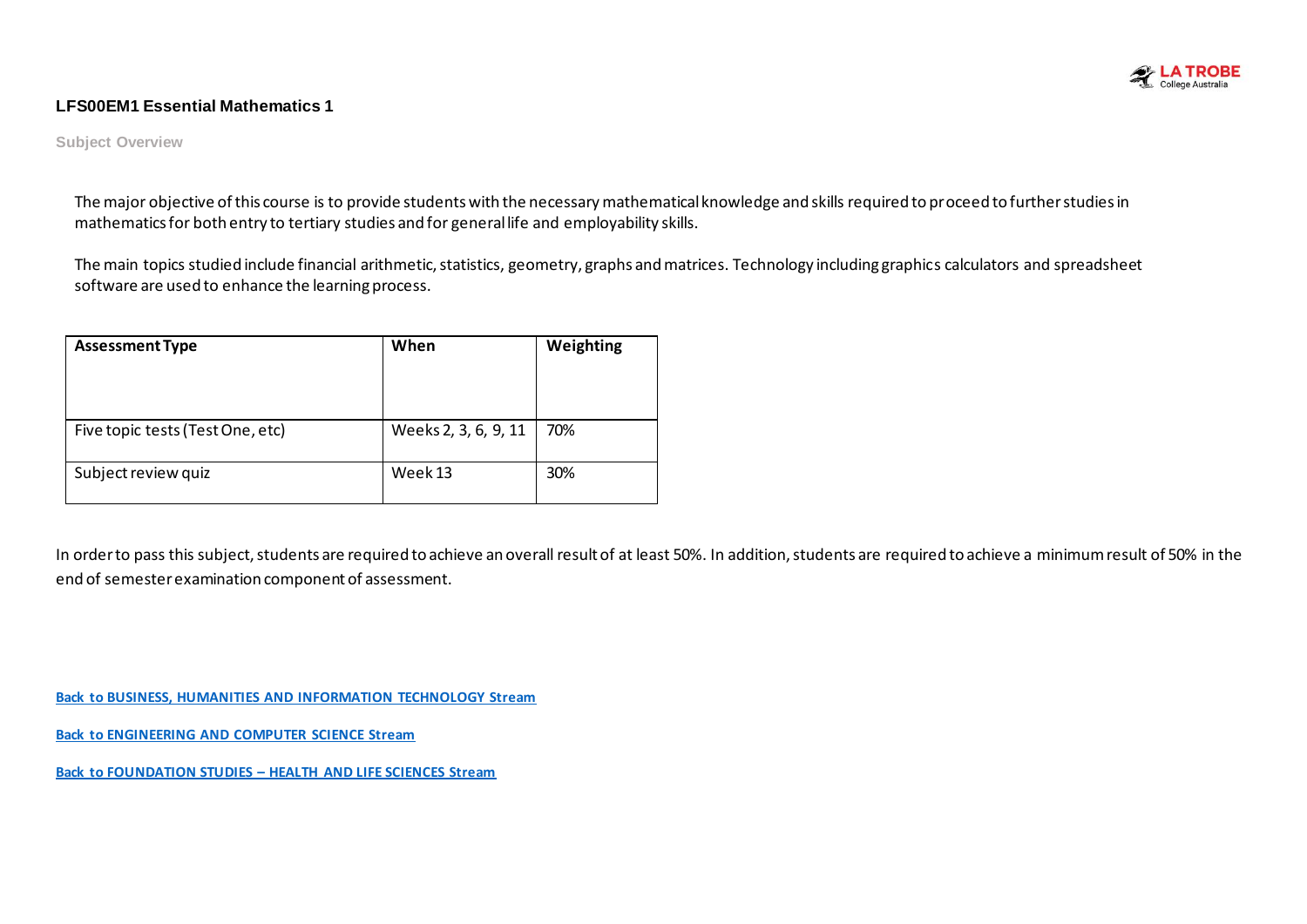

#### <span id="page-20-0"></span>**LFS00EM2 Essential Mathematics 2**

**Subject Overview**

The major objective of this course is to provide students with the necessary mathematical knowledge and skills required to proceed to further studies in mathematics for both entry to tertiary studies and for general life and employability skills.

The main topics studied include statistics, number patterns, graphs and relations and business related mathematics. Technology including graphics calculators and spreadsheet software are used to enhance the learning process.

Skills gained should include the ability to define and explain key terms and concepts, obtain skills which can be applied to solve simple problems, and extrapolate these skills to solve given practical situations which may involve analysis, problem solving, modelling or investigative techniques.

| <b>Assessment Type</b>           | When                    | Weighting             |
|----------------------------------|-------------------------|-----------------------|
| Five topic tests (Test One, etc) | Weeks 3, 4, 6, 9,<br>11 | $5 \times 8\% = 40\%$ |
| <b>Final Examination</b>         | Week 13                 | 25%                   |

In order to pass this subject, students are required to achieve an overall result of at least 50%. In addition, students are required to achieve a minimum result of 50% in the end of semester examination component of assessment.

**[Back to BUSINESS, HUMANITIES AND INFORMATION TECHNOLOGY Stream](#page-0-1)**

**[Back to ENGINEERING AND COMPUTER SCIENCE Stream](#page-2-1)**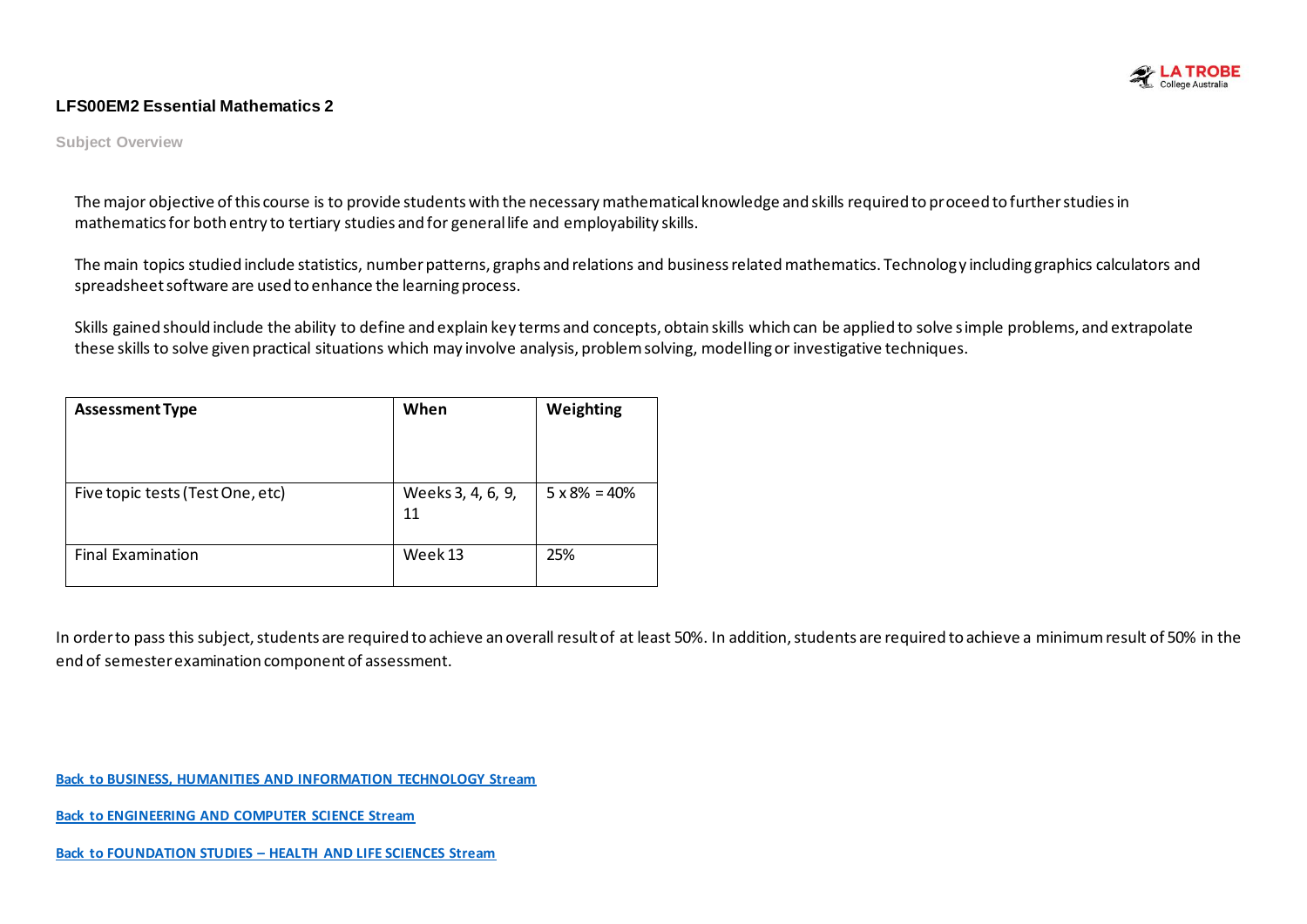

#### <span id="page-21-0"></span>**LFS00PY1 Physics 1**

**Subject Overview**

Foundation Studies Physics aims to provide students with the physics background necessary for tertiary studies in Engineering and the Sciences. The course aims to improve the scientific literacy of students with experimentation, questioning and analysis and introduces them to the major areas of study which includes kinematics, light, waves and electricity.

| <b>Assessment Type</b> | When                           | Weighting |
|------------------------|--------------------------------|-----------|
| Topic Tests x 6        | Weeks 3, 4, 6, 8, 10<br>and 12 | 100%      |

In order to pass this subject, students are required to achieve an overall result of at least 50%. In addition, students are required to achieve a minimum result of 50% in the end of semester examination component of assessment.

**[Back to BUSINESS, HUMANITIES AND INFORMATION TECHNOLOGY Stream](#page-0-1)**

<span id="page-21-1"></span>**[Back to ENGINEERING AND COMPUTER SCIENCE Stream](#page-2-1)**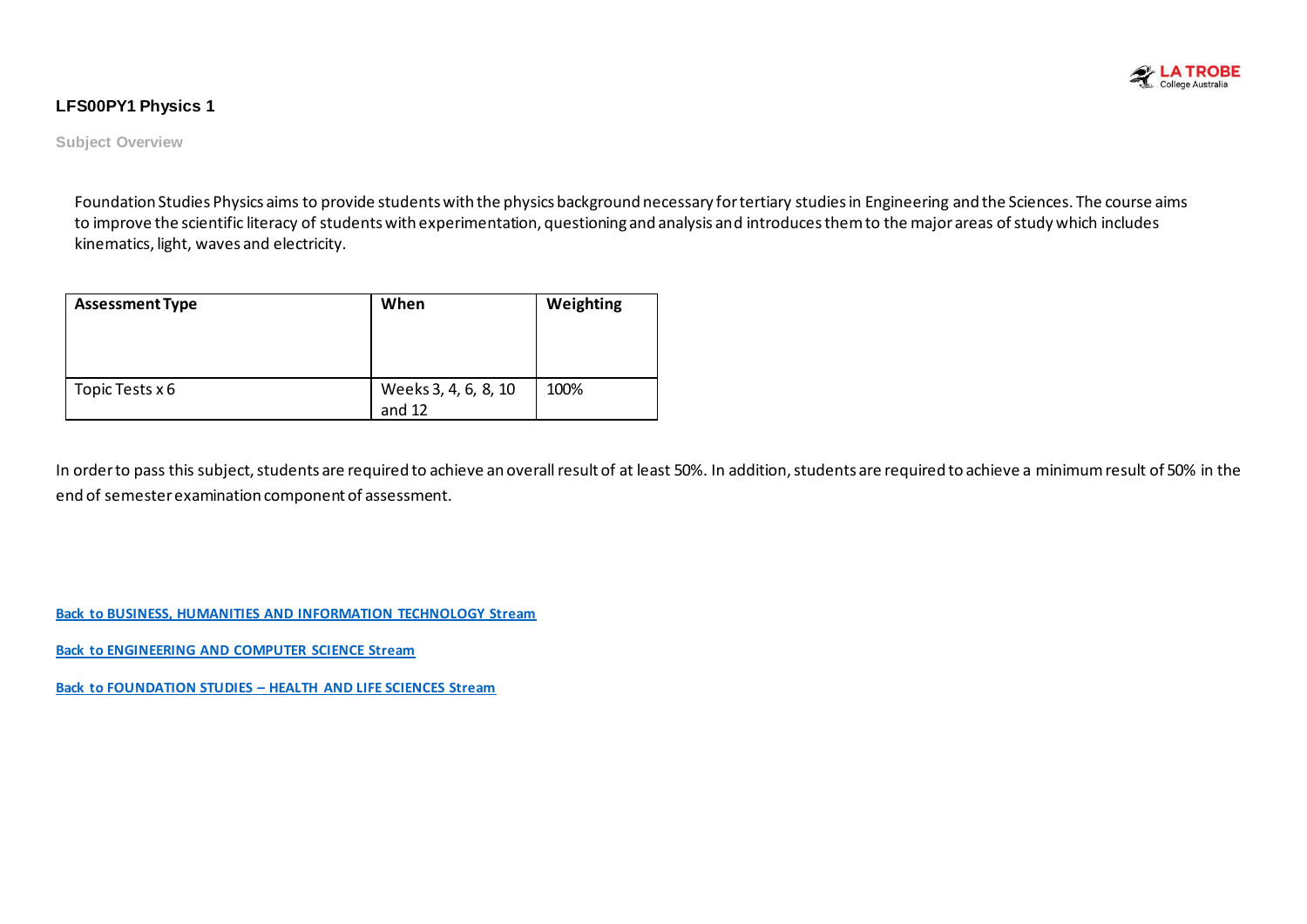

#### **LFS00PY2 Physics 2**

**Subject Overview**

Foundation Studies Physics aims to provide students with the physics background necessary for tertiary studies in Engineering and the Sciences. The course aims to improve the scientific literacy of students with experimentation, questioning and analysis and introduces them to the major areas of study which includes work, energy and collisions, curvilinear motion, electromagnetism, light and matter.

| <b>Assessment Type</b> | When                        | Weighting |
|------------------------|-----------------------------|-----------|
| Topic Tests x 5        | Weeks 3, 4, 7, 10 and<br>13 | 100%      |

In order to pass this subject, students are required to achieve an overall result of at least 50%. In addition, students are required to achieve a minimum result of 50% in the end of semester examination component of assessment.

**[Back to BUSINESS, HUMANITIES AND INFORMATION TECHNOLOGY Stream](#page-0-1)**

**[Back to ENGINEERING AND COMPUTER SCIENCE Stream](#page-2-1)**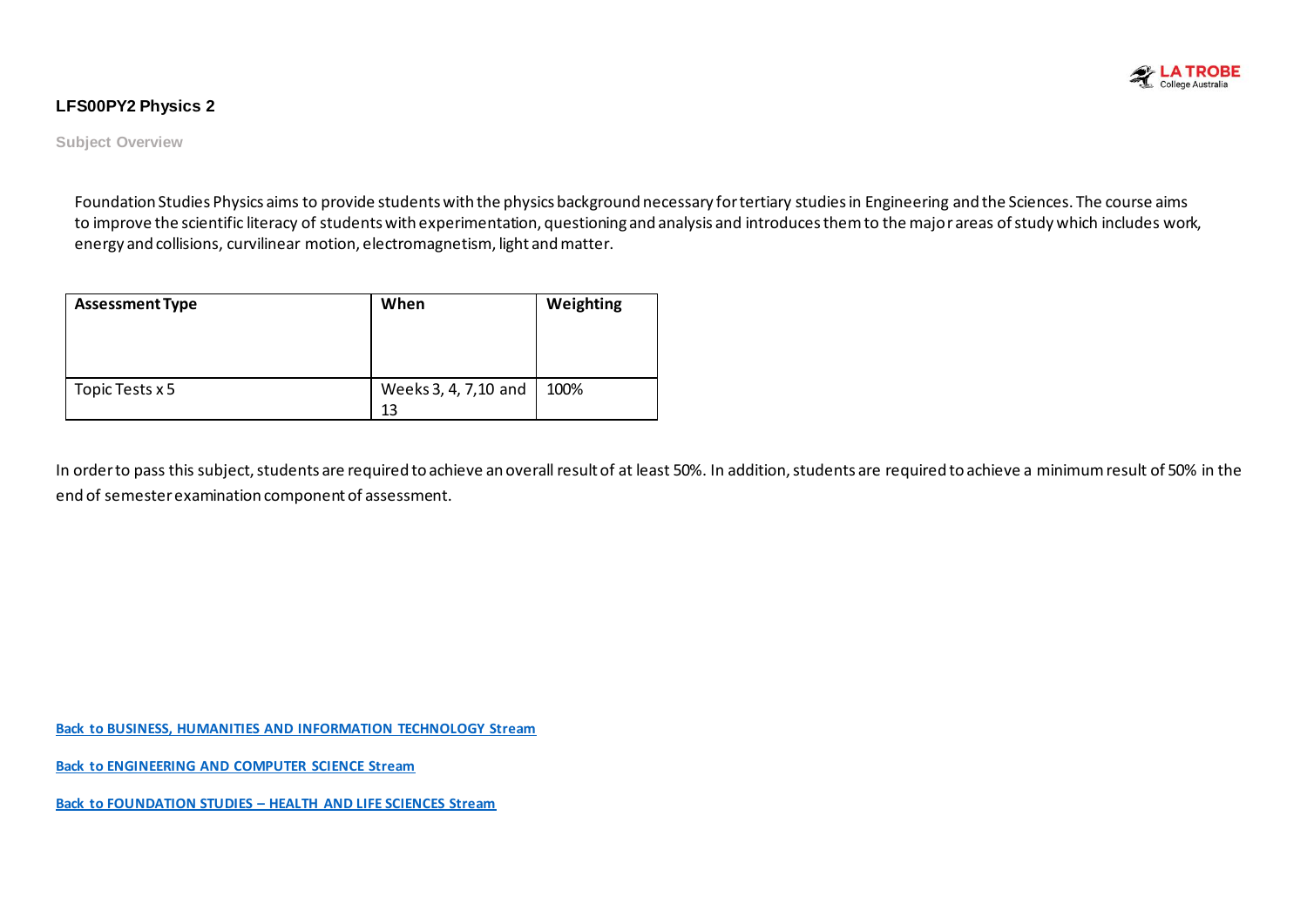

#### <span id="page-23-0"></span>**LFS00MD2 Media 2**

**Subject Overview**

Media 2 aims to provide students with an understanding of film or television or radio production and the elements involved. Both film, television and radio programs will be studied to analyse the narrative organisation of the film/program. Understanding will also come from developing practical skills of the design and production process. The subject will also examine the role and the influence of the media in today's society.

| <b>Assessment Type</b>    | When    | Weighting |
|---------------------------|---------|-----------|
| Mise-en-scene analysis    | Week4   | 10%       |
| Media production          | Week 10 | 30%       |
| <b>Group Presentation</b> | Week 12 | 20%       |
| Final assessment          | Week 13 | 40%       |

In order to pass this subject, students are required to achieve an overall result of at least 50%. In addition, students are required to achieve a minimum result of 50% in the end of semester examination component of assessment.

**[Back to BUSINESS, HUMANITIES AND INFORMATION TECHNOLOGY Stream](#page-0-1)**

**[Back to ENGINEERING AND COMPUTER SCIENCE Stream](#page-2-1)**